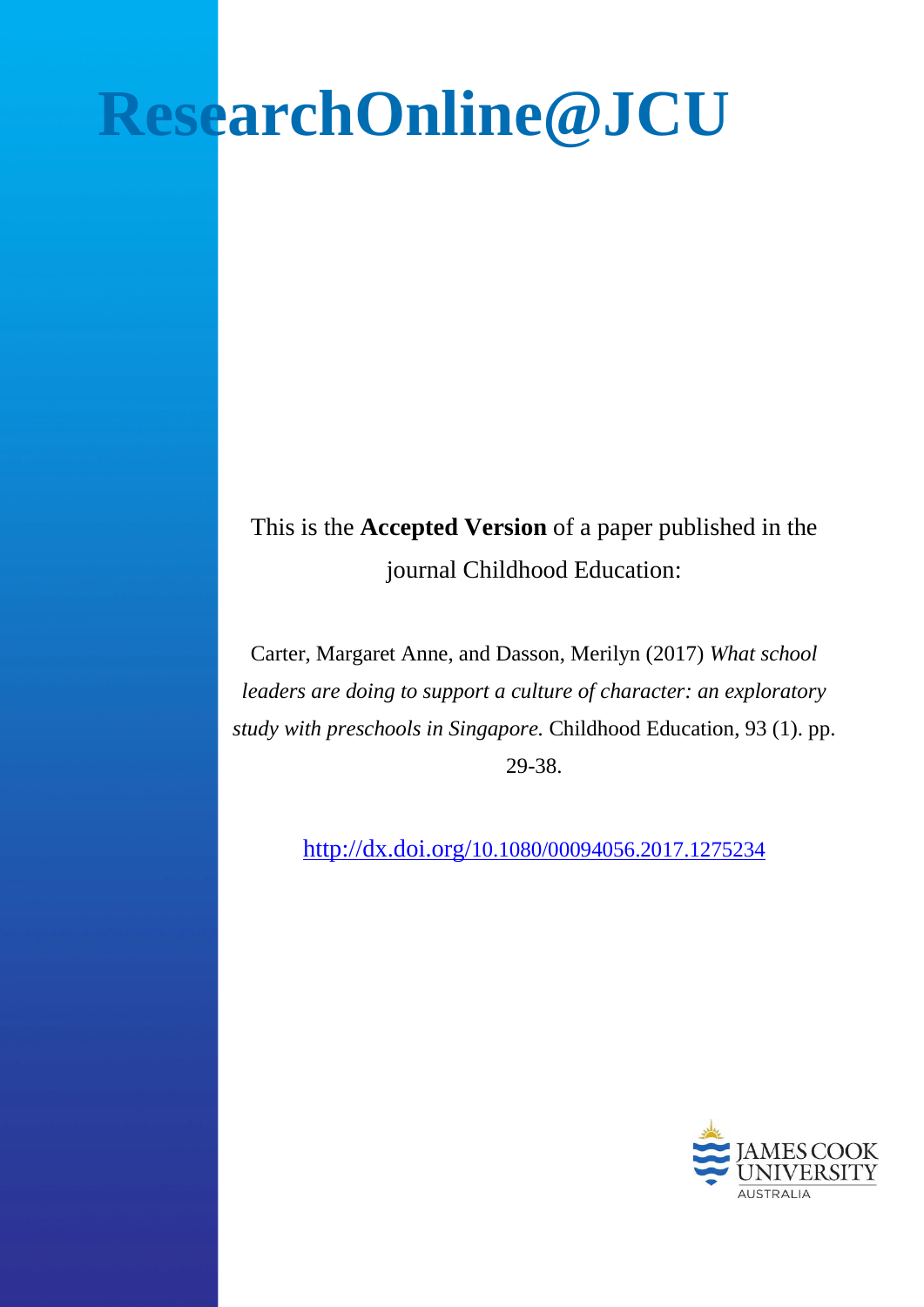**What School Leaders Are Doing to Support a Culture of Character. An Exploratory Study With Preschools in Singapore**

Margaret Anne Carter and Merilyn Dasson

Margaret Anne Carter is James Cook University Australia. Merilyn Dasson is Archdiocesan Commission for Catholic Schools Singapore.

# **Abstract**

This article discusses an exploratory study, reporting the practices of five principals leading character development in early childhood centers in Singapore. Acknowledging that variations in leadership style, the pooled focus group findings show the common denominator is the principals' paradigm of authentic leadership informing a service orientated culture. Insights into the practices of these principals identify meaningful ways of building and sustaining a shared vision of respect, connectedness, cohesiveness, trust, positive morale, care and courtesy built on the principles of integrity, trust, hope, and love. Findings identify the contribution of five visionary principals working with character development in early education spaces in Singapore preschools.

The exploratory study discussed in this article is part of a three-year character in education project for Catholic preschools in Singapore (CPS) involving school-wide social conventions and character-ineducation practices (Carter & Dasson, 2014). This article begins with an introduction to biological systems theory and the context for the study followed by a discussion on character development and leadership practices. Next, the methodology for the study is described and the narratives of five principals is presented and discussed. The article concludes with limitations of the study, suggestions for possible extensions, and practical implications for building school leaders common values and affirming school wide character development practices.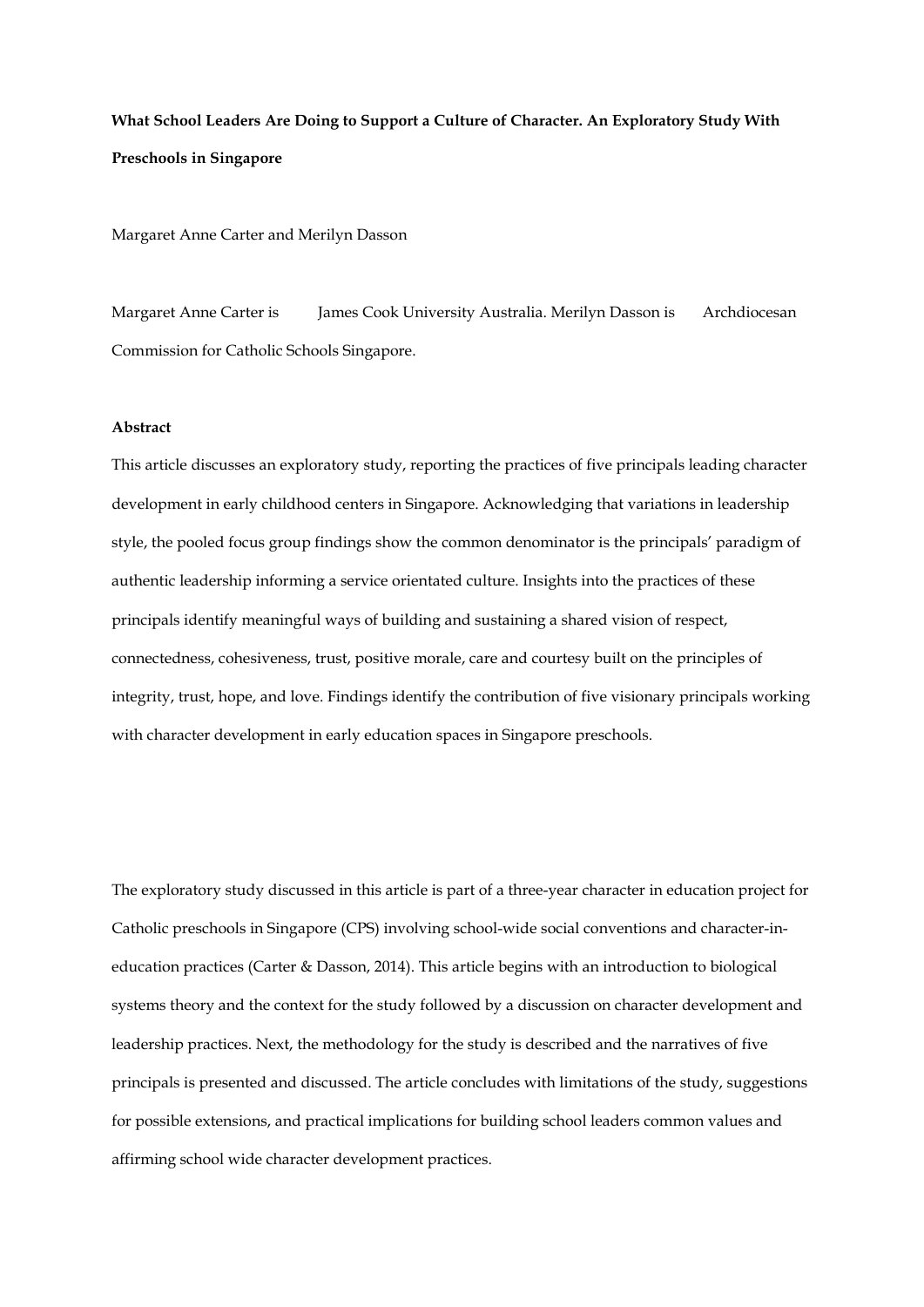## **Bio-ecological System Theory**

In Bronfenbrenner's bio-ecological systems theory (Bronfrenbrenner & Morris, 2006; Rosa & Tudge, 2013), human development occurs within a series of embedded systems (microsystem, mesosystem, ecosystem, macrosystems, and chronosystem; see Figure 1). Emphasizing the role of nature and nurture, all systems influence and are influenced by the developing person over time. The microsystem is an immediate social and physical environment in which the person directly interacts with other people, influencing and being influenced by them. The connections in the microsystem, involves the changing interactions of the developing person with their immediate settings such as family, peers, educational settings, religious organizations and neighborhood environments. The interrelationship between two or more microsystems (mesosystem) influences, positively or negatively, what happens in other microsystems. For example, children exposed to permissive styles of discipline in their family (one microsystem) may experience challenges' with authoritative styles of management in schools (a second microsystem).

Likewise children can be influenced by settings that they do not directly experience but which still influences their development (exosystem). For example, children can be affected by governmental directives on education system curricula. The macrosystem is the cultural context within which all systems are embedded. This system encompasses shared cultural understandings, beliefs, values and expectations that influence the developing child. How does living in an individualistic or collectivist culture influence the values of the person? Changes or constancy that occur over the life course, in people and in environments, effects the developing child (chronosystem). For example terrorism may result in global turmoil, migration, erosion of values, changes in family structure, intolerance of diversity as well as deployment of government monies from education into counter terrorism activities.

Through early childhood children engage in developmental tasks including sensory/perceptual motor functions, interaction and language development, foundations of psychosocial development, attachment, gender identification, social cognition and early moral development. Secure attachments and reciprocal interactions with nurturing adults during this time increases children's sense of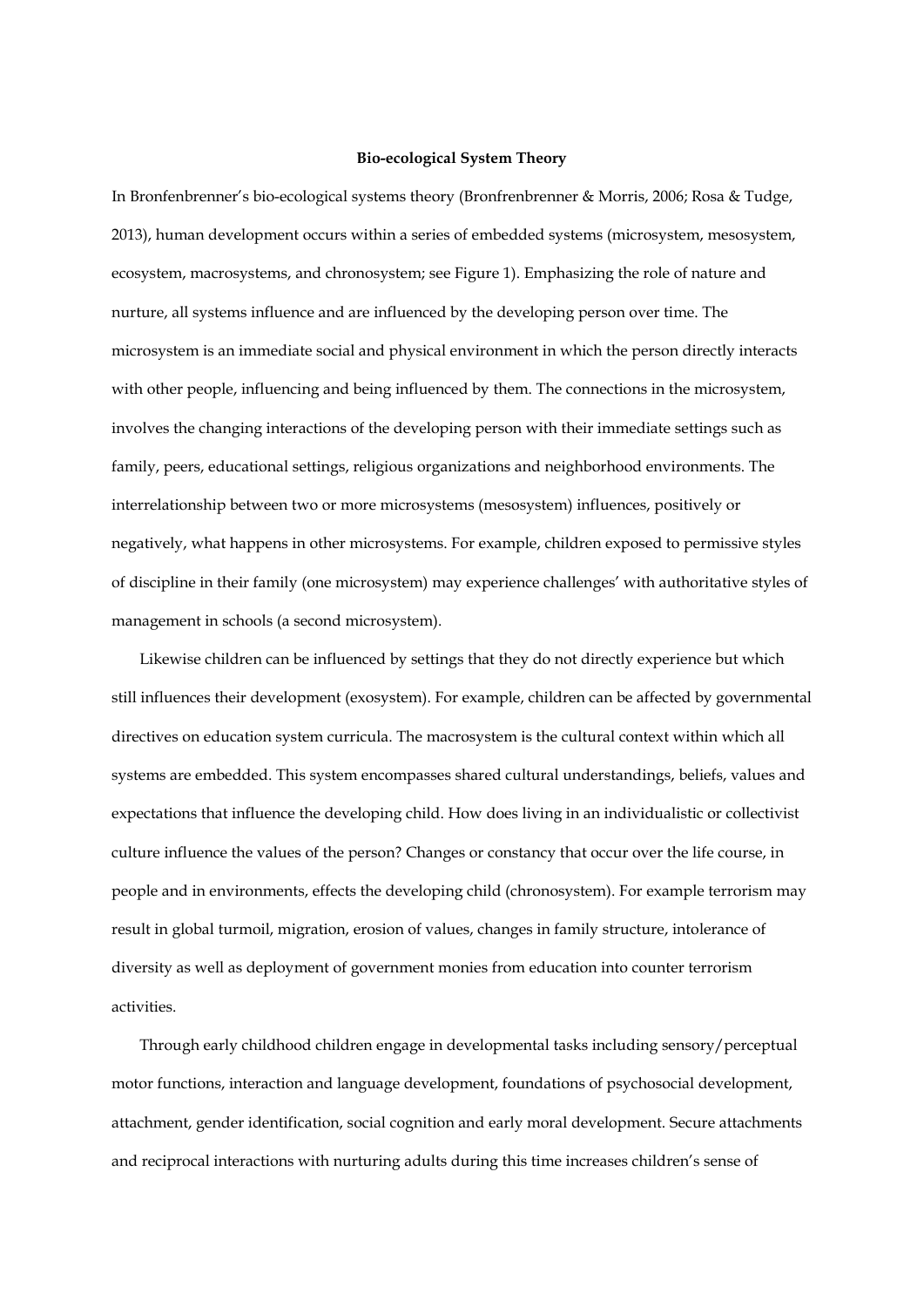security, encourages positive relationships with others and influences early personality development. Through reciprocal interactions across a series of environmental systems children learn about themselves and others, expressing feelings and learning culturally appropriate prosocial behaviours essential for peace and harmony.

People and places in children's microsystem, mesoststem and exosystem are instrumental in forming beliefs about what it means to be a good person and "the eventual internalization of moral standards" (Newman & Newman, 2015, p. 217). The cultural context of how people ought to lead their lives and what children need to be taught to function in society is affected by the marcosystem, wherein the microsystem, mesosystem and exosystem is embedded. Changes in environmental systems occur over time, are patterned over a person's lifetime and have an effect on the person.

Character education is one such development that occurs within interlocking systems, functioning in particular microsystems linked through mesosystems, entrenched in the exostystem and the culture that helps shape the marcosystem, all occurring in the person or environment over time. Character traits grow and mature over time as children interact with interlocking systems, functioning in microsystems linked through mesosystems, entrenched in the exosystem and the customs and culture of the help shape the marcosystem.

# Insert Figure 1 here

Schools have cultures reflective of their ethos, vision/mission, systems, processes, and interactions. Through engagement and experience with their school's philosophical beliefs, educators, children, and families come to identify and comprehend their school's culture.

Culture is the basis on which the day-to-day life at school is built. . . . Culture is deeply embedded in the school's history: beliefs, values, choices made, traditions kept. The school ethos is the result of this; the ambience that is felt as a result of its cultural history; past, present and ever changing. (Solvason, 2005, pp. 85-86)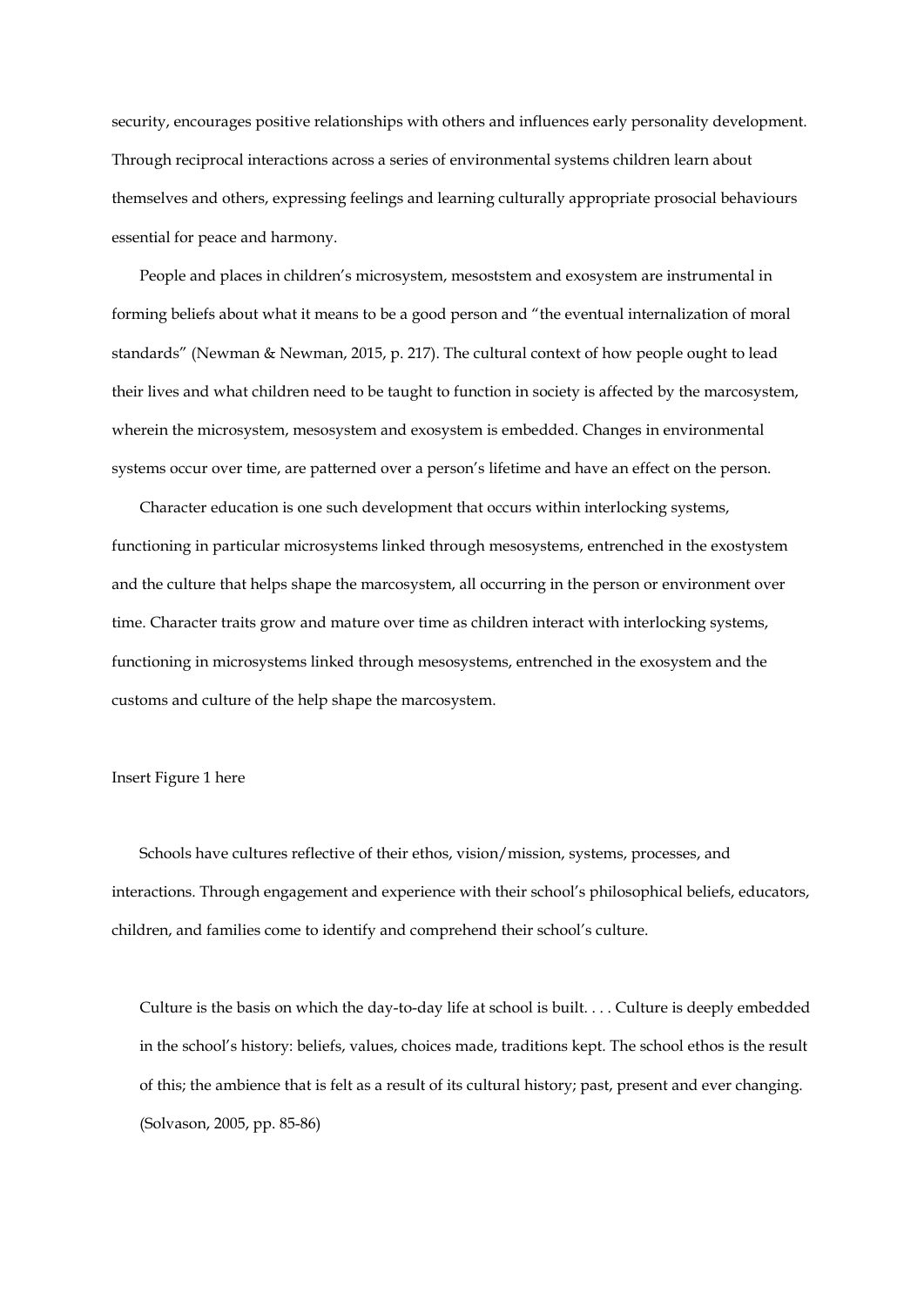Children come to school with diverse knowledge, understanding, experiences, paradigms ,and personalities. They are natural learners, gradually accumulating knowledge about the school's ethos and culture; they are competent and capable beings, who have repeated opportunities to learn human rights and cultural and humanitarian values. It is these learnings that foster character development and moral reasoning.

#### **Character Development**

Rudolf Dreikurs (1897-1972), an educator and psychiatrist, reasoned that the core purpose of human behaviour is acceptance and belonging with others in social contexts. He theorized that peoples' misbehaviours are directed toward successful interpersonal relationships, and are purposefully directed toward the attainment of four goals: attention, power, revenge, and incompetence. The role of adults is to construct an appropriate environment that supports children develop a sense of purpose as they learn the values of living and working together "in a spirit of sharing and collaboration" (Baligadoo, 2014, p. 432).

Values are guiding principles, standards of behavior by which persons live their lives. They support individuals in developing positive moral traits such as respect, kindness, care, compassion, responsibility, fairness, equality, and citizenship. Children's family, peers, school, neighborhoods, and societal views shape their values and attitudes. This development is influenced by ethics orientated interactions within and across nested environmental systems. As children engage with others across environmental systems over time, they learn the purpose, meaning, and application of values, while deciding for themselves what values to embrace.

As young children strive to define their own values, adults "have an obligation to be consistent models who exhibit the positive principles of caring for each other" (Henderson & Thompson, 2011, p. 9). Through this process, children learn the power that values have in influencing the rest of their lives (Gordon & Green, 2008). Sim and Low (2012) highlight the fundamental role virtues (human qualities such as wisdom, honesty, self-discipline) have in character formation, maintaining that "what constitutes good character defines the virtues we possess" (p. 383).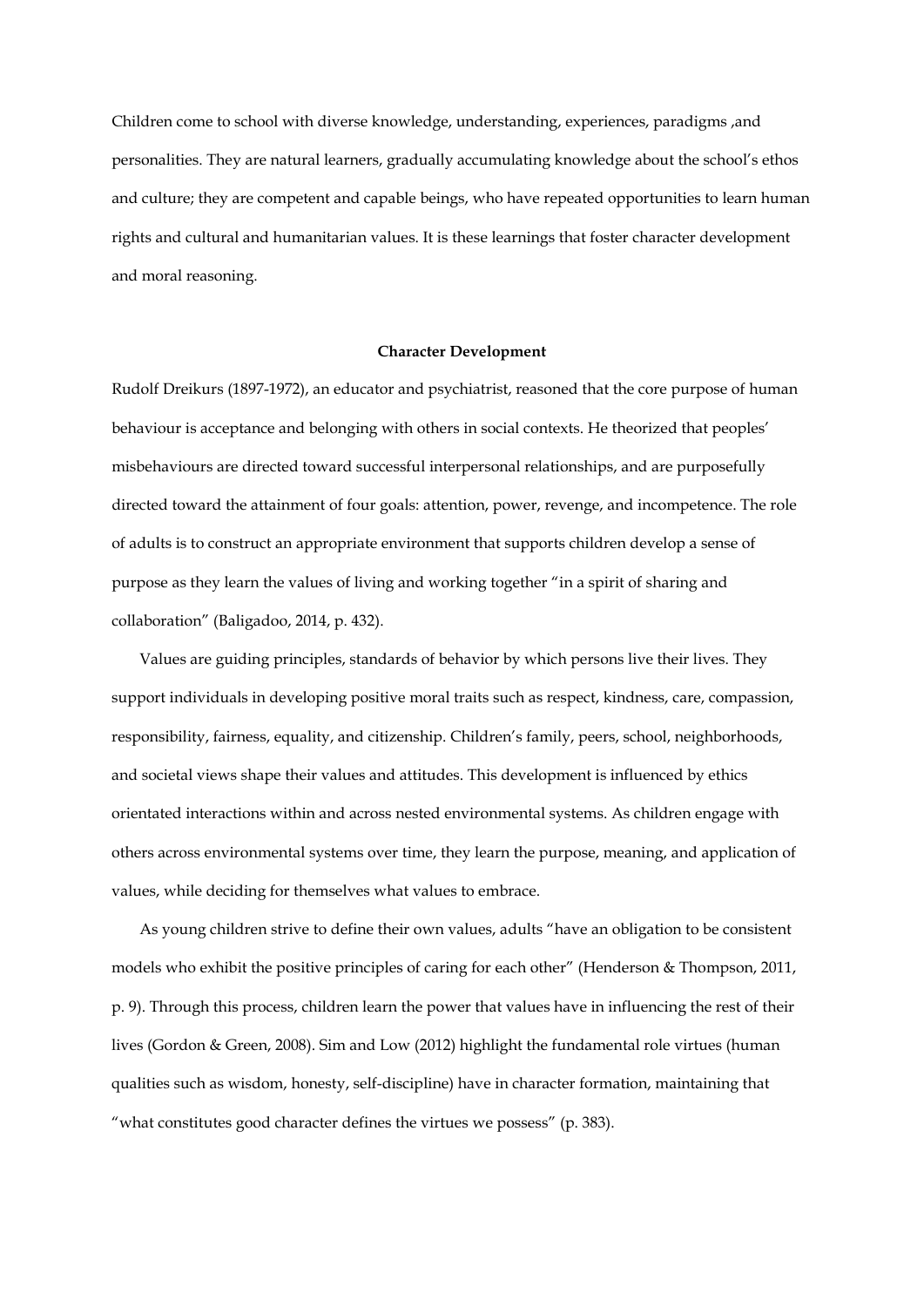Character development (alternatively, morals education, values education, civic education) holds that there are universal values that positively foster the development of good character. Researchers (Berkowitz, 2011; Berkowitz & Bier, 2005, 2007) define character as the complex set of psychological characteristics (e.g., compassion, empathy, moral reasoning) that influence and empower an individual to "to function as a competent moral agent, that is, to do 'good' in the world" (Berkowitz, 2011, p. 153). Writing about values as the foundation of character development, Lickona's (1996) identified "the classic ethical tests of reversibility (Would you want to be treated that way?), and universalizability (Would you want all people to act this way in a similar situation?)" (p. 95), as the moral compass guiding children's thinking.

Principals as instructional leaders, modeling values-based leadership, are intent on developing a shared sense of social consciousness among community members (Zhu, Riggo, Avoilio, & Sosik, 2011). "Schools are a repository of societal cultures which the leadership attempts to weave into a cohesive tapestry of educational vision and commitment, and this, in turn, becomes the organizational culture" (Hill, 2014, p. 175). The principal, as change agent, sets the direction of the school climate and ethos (conventions, mission, and vision) (Leithwood, 2010), promoting schoolwide positive procedures of behavior toward others. These procedures entail the teaching of social norms essential for peace and productivity, with repeated opportunities to practice prosocial behaviours that grow and develop children's self-regulation and social competence. As Kohn (1996) observes, "To help students become ethical people, as opposed to people who merely do what they are told, we cannot merely tell them what to do. We have to help them figure out-for themselves and with each other—how one ought to act" (p. 37).

A search of the literature indicates that despite no single approach to character development being reported, the 11 principles of effective character education articulate a framework for sustainable practices in school settings (Anderson, 2000; Berkowitz & Bier, 2005, 2007; Character.org, 2014; Lewis, Hays, & Robinson, 2011; Lickona, 1996; Lickona, Schaps, Lewis, & Character Education Partnership, 2007; Sojourner, 2014).What is central with these ideologies are environments characterized by visible, credible influential leaders who desire to make a positive difference in the life of others (Table 1). They behave with respect, trust, openness, compassion, and collaboration.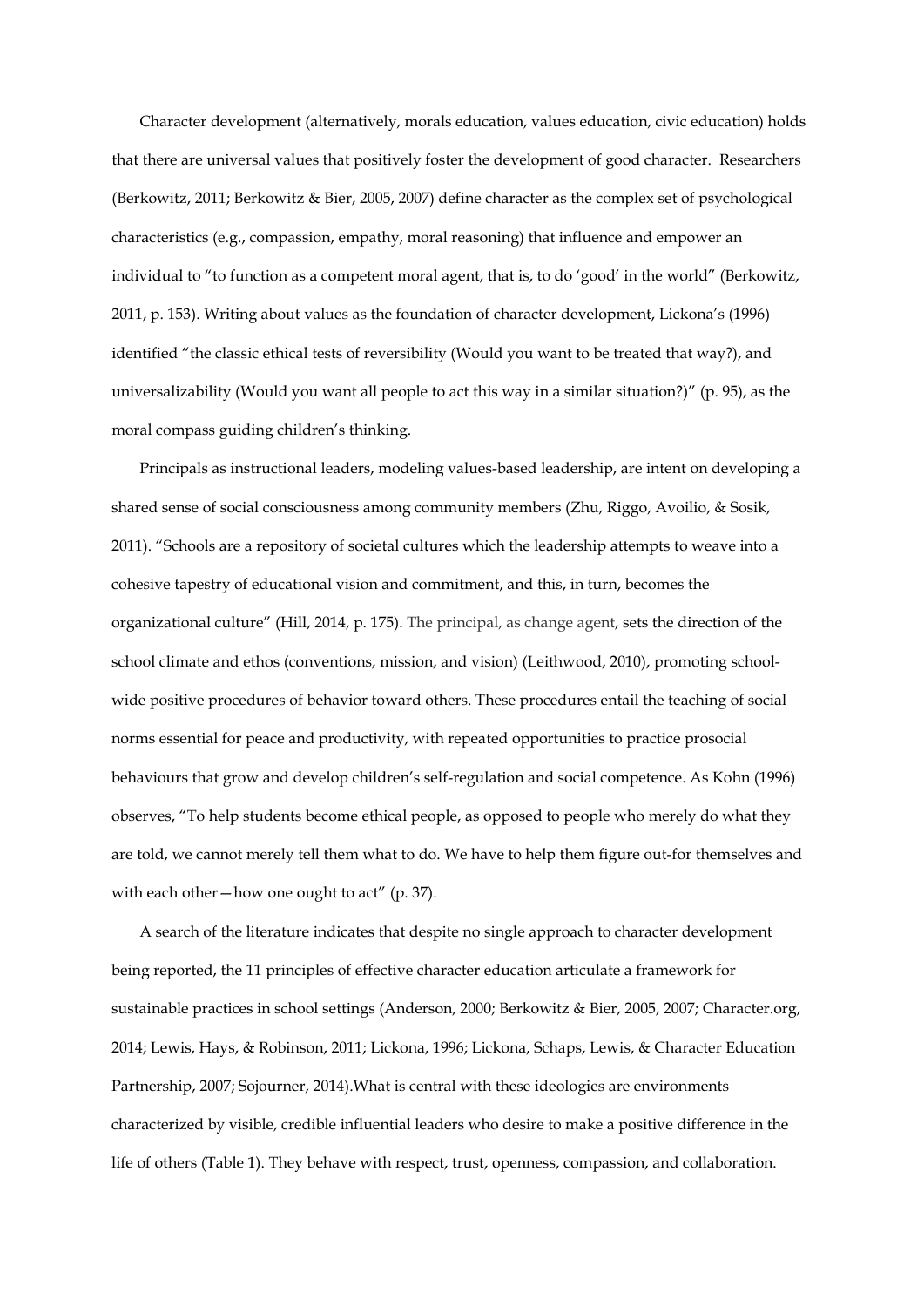#### **Authentic Leadership**

Leaders in these spaces connect with others as they engage in networks of interconnected ecological systems. These interactions influence and are influenced by their mores as they

act in accordance with deep personal values and convictions, to build credibility and win the respect and trust of followers by encouraging diverse viewpoints and building networks of collaborative relationships with followers, and thereby lead in a manner that followers recognize as authentic. (Avolio, Gardner, Walumbwa, Luthans, & May, 2004, p. 806)

Building on researchers conceptualization of authentic leaders (Avolio, Gardner, Walumbwa, Luthans, & May 2004; May, Chan, Hodges, & Avolio 2003), Shamir and Eilams' (2005) characteristics of effective leaders resonate here. Authentic leaders function from a value-based compass, transparent in action and deed (pp. 386-397). They regard themselves as social equals, esteeming different roles, responsibilities and jurisdictions, while working equitably with others. As Hester (1995) explains,

Life means equality, so that some do not grow at the expense of others. Every group and every person has value, and some persons live them more closely than others. Some people will live one value and one belief more strongly than another value or belief, and some will realize a cluster of values in their daily lives to a degree others cannot reach. (p. 41)

# **Context**

Singapore is a regional education hub and global leader in the Asia Pacific region. It is a culturally diverse and technologically advanced small island nation with Singapore citizens and permanent residents (CMIO)—Chinese (~43.3%), Malay (~13.3%), Indian (~9.1 %), and Others (3.3%) (Yearbook of Statistics, Singapore, 2015)—living amicably with foreigners. Numerous religious groups (Buddhists, Muslims, Christians, Taoists, Hindus) live side-by-side, epitomizing religious harmony.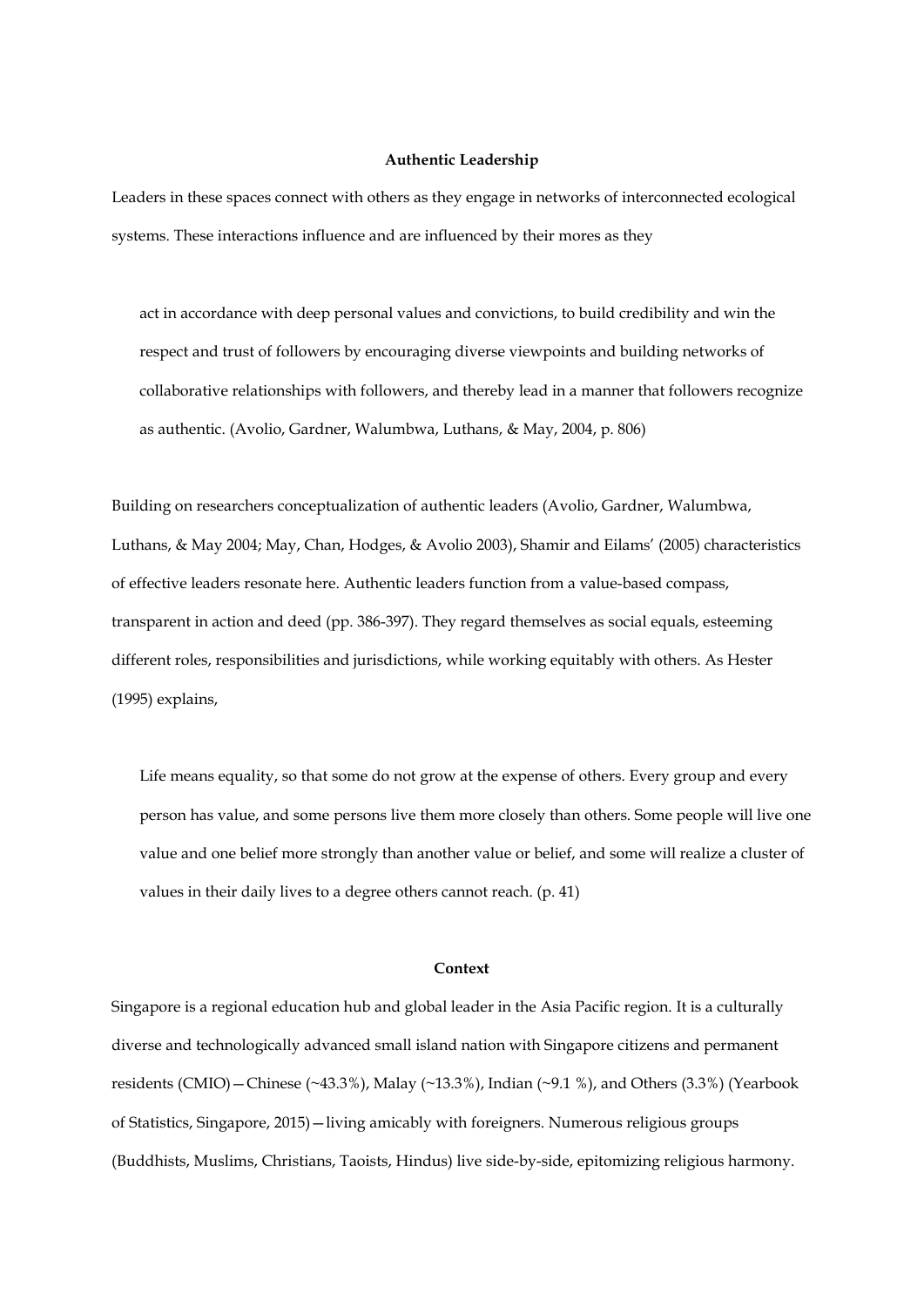While mother tongue language is assigned to Chinese, Mala,y and Indians, English is the language of government and instruction.

A growing body of research identifies Singapore with Confucian ethics such as deference to authority and filial piety, being combined with democratic doctrines including autonomy and individual liberty (Carter, Frewin, & Chunn, 2014). National values are integral to Singapore's robust economy, high standard of living, and strict social controls. In Singapore, there is a ministerial directive that citizenship and character education (CEC) form an integral part of the future orientated service orientated global economy (Ministry of Education, Singapore, 2012a). This directive is regarded as central to an increasingly accountable, interconnected and multicultural market driven world. While conceding this reality it is important to acknowledge the Prime Minster of Singapore, Lee Hsien Loong, emphasis on the importance of play in childhood: "It's good for young children to play, and to learn through play" (Toh, Chia, & Lua, 2012, A7). The adult seldom realizes that the ability to play with ideas in an abstract, thoughtful manner has been made possible by the active manner of exploration found in young childhood.

Insert: Table 1: Effective Principles of Character Education

In 2011, Mr Heng Swee Keat, Minister of Education, Singapore, looked to schools to "develop basic values of care, community and social responsibility, and social and moral dispositions, such as good neighbourliness and volunteering" (Sim & Low, 2012, p. 388). Promoting an environmental systems approach to character building, Mr. Keat affirmed a shared set of national values integrated across nested systems including school, family, neighbour, workplace, government, and society. He advocated character development as the mission and vision of Singapore schools.

We must put values and character development at the core of our education system.... Character development is about developing social emotional competencies, and the habits and inner disposition based on sound Values to act in a consistent way. Personal Values such as grit, determination and resilience enable the individual to realise his or her potential, and develop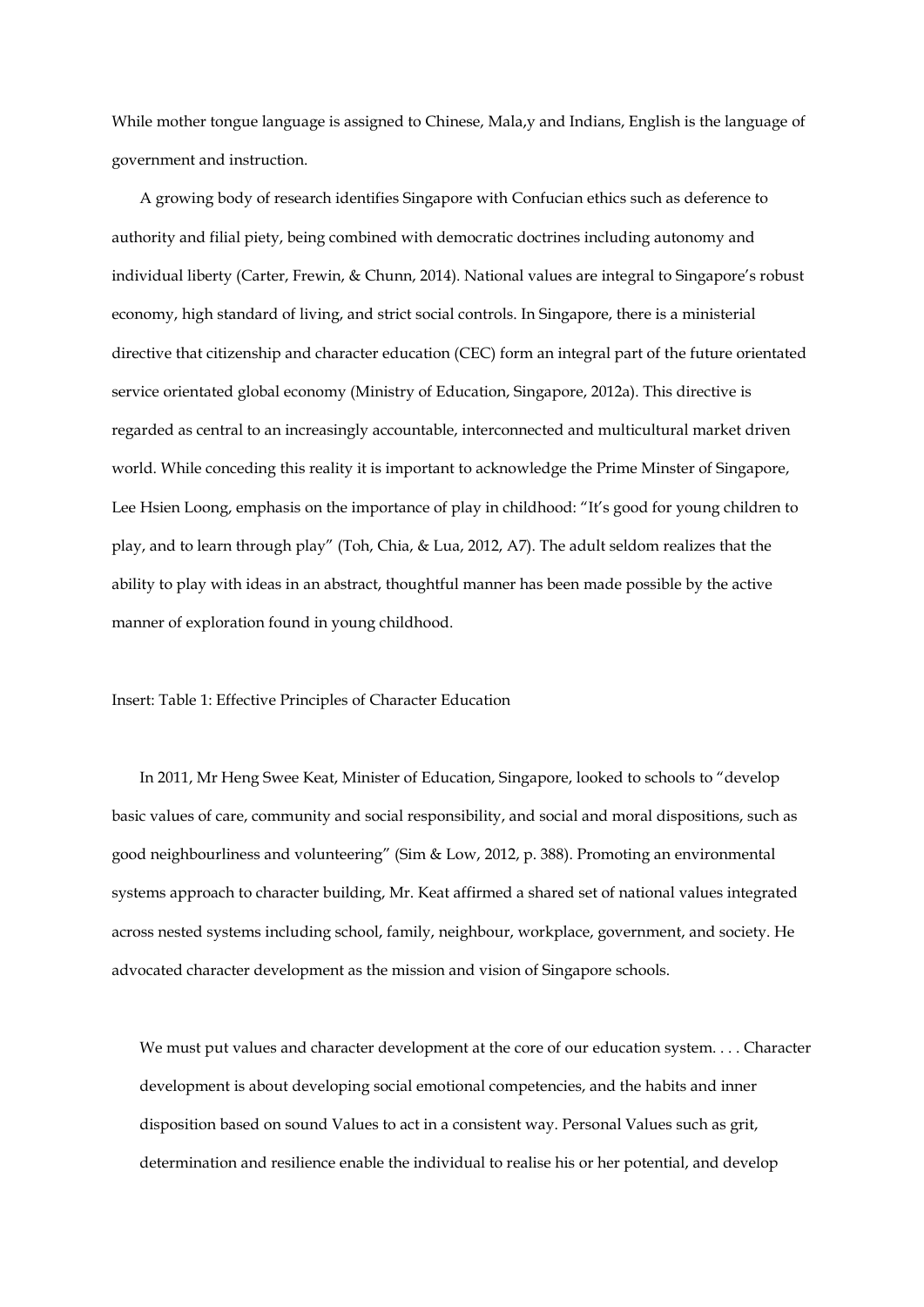'performance character'. Moral Values enable the individuals to develop 'moral character. (Mr Heng Swee Keat, Singapore Minister of Education, Opening Address, Work Plan Seminar, 2011)

Aligning core values (respect, responsibility, resilience, care, and harmony), social emotional competencies (SEL), and critical literacy, global awareness, and cross-cultural skills (Ministry of Education, 2012a), the CEC curriculum is evidence of this ministerial commitment. While preschool and upper level schools have different program to bring forward values and character development in schools, the "Nurturing Early Learners—A Curriculum Framework for Kindergartens in Singapore" (NEL Framework), endorses the Ministry of Education (MOE) desired moral thinking and learning outcomes for every child in Singapore, to set the direction for working together in preschool spaces (children age 4 to 6):

A confident person who has a strong sense of right and wrong, is adaptable and resilient, knows himself, is discerning in judgement, thinks independently and critically, and communicates effectively.

A self-directed learner who takes responsibility for his own learning, who questions, reflects and perseveres in the pursuit of learning.

An active contributor who is able to work effectively in teams, exercises initiative, takes calculated risks, is innovative and strives for excellence.

A concerned citizen who is rooted in Singapore, has a strong civic consciousness, is informed, and takes an active role in bettering the lives of others around him. (Ministry of Education, 2012b, p. 7)

These governments led learning outcomes integrate with set "learning dispositions (perseverance, reflectiveness, appreciation, and inventiveness, sense of wonder and curiosity, and engagement)" (Ministry of Education, 2013, p. 6), to inform character development decision-making processes in Singapore preschools. As Sim and Low (2012) concludes, "Education is as much about building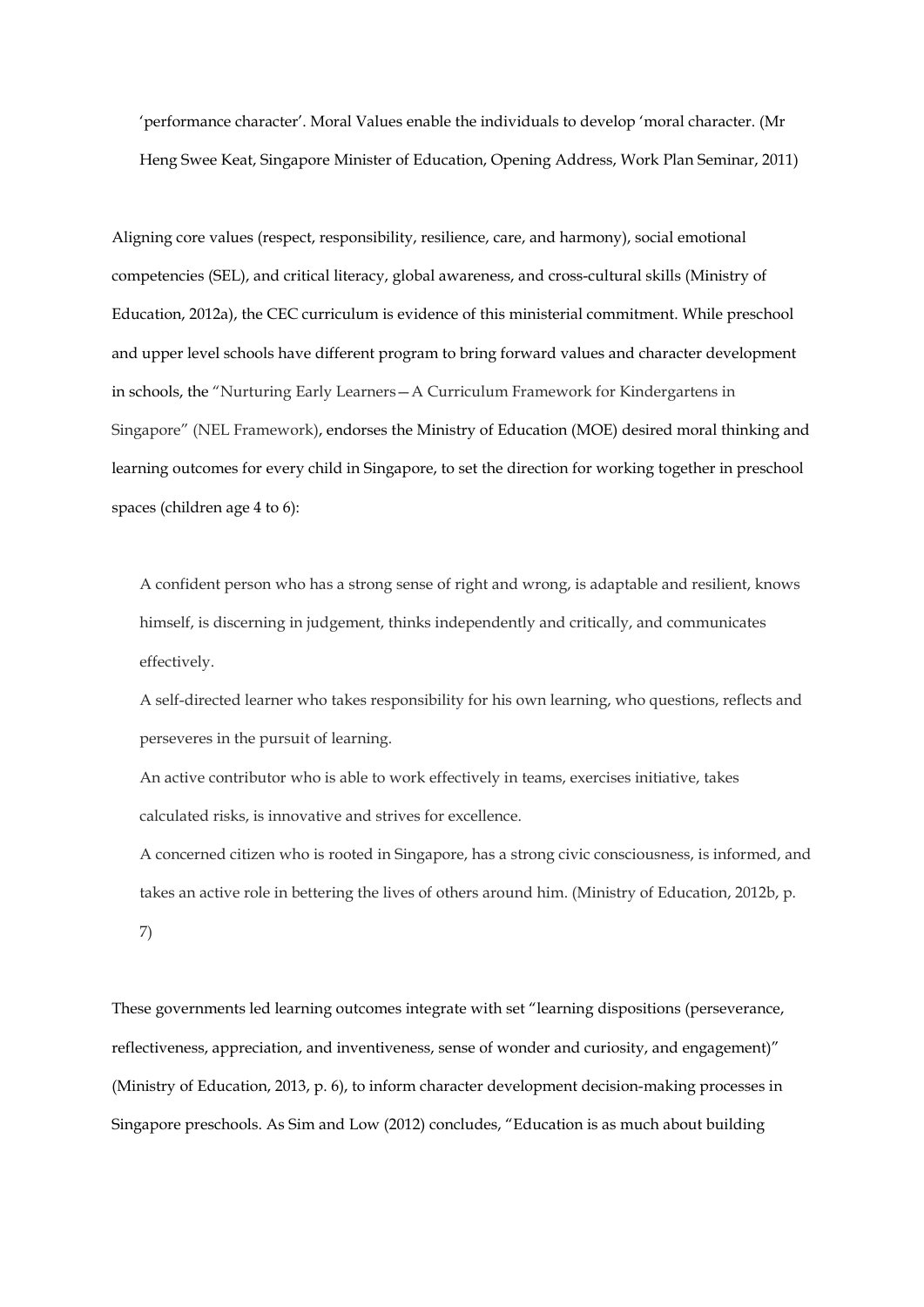character as it is about equipping students with specific knowledge and skills necessary for the twenty first century" (p. 382).

With no prescribed approaches or processes espoused, principals are expected to design and lead character building instruction in their schools. Hence the researchers were curious to discern the role of principals in character development practices in schools. How do principals attend to and embrace their values while respecting others' values? How do values impact and define the many facets of character development practices? How do values emerge in their relationships with educators, children and families? Do principals monitor the impact their values have on character development practices in their schools?

#### **Methodology**

#### Research Question

The research reported in this paper is part of a three-year action research project involving the purposeful integration of character development in Catholic (Singapore) preschools (Carter, 2015; Carter & Dasson, 2014; Carter, Dasson, & Kanakis, 2016). The researchers were inquisitive to learn about the role of the principal in character development practices in their schools.

# Data Collection

The ethical guidelines of the university and the employing authority were followed with approval for the research to proceed prior to the commencement of the data collection. Thematic analytic was the procedure the researchers followed to explore participants' narratives in a focused and transparent way.

Data were gathered through a focus group. A specific type of group interview, the focus group was considered an effective, economical and efficient means of gathering a thick description of the phenomenon in a short period of time. The focus group was designed to contextualize principals' contributions to a culture of character in CSPs. The project officer sent an email invitation to principals whose schools were part of the larger character-in- education project, inviting their anonymous and confidential participation in the focus group, scheduled on the final weekend prior to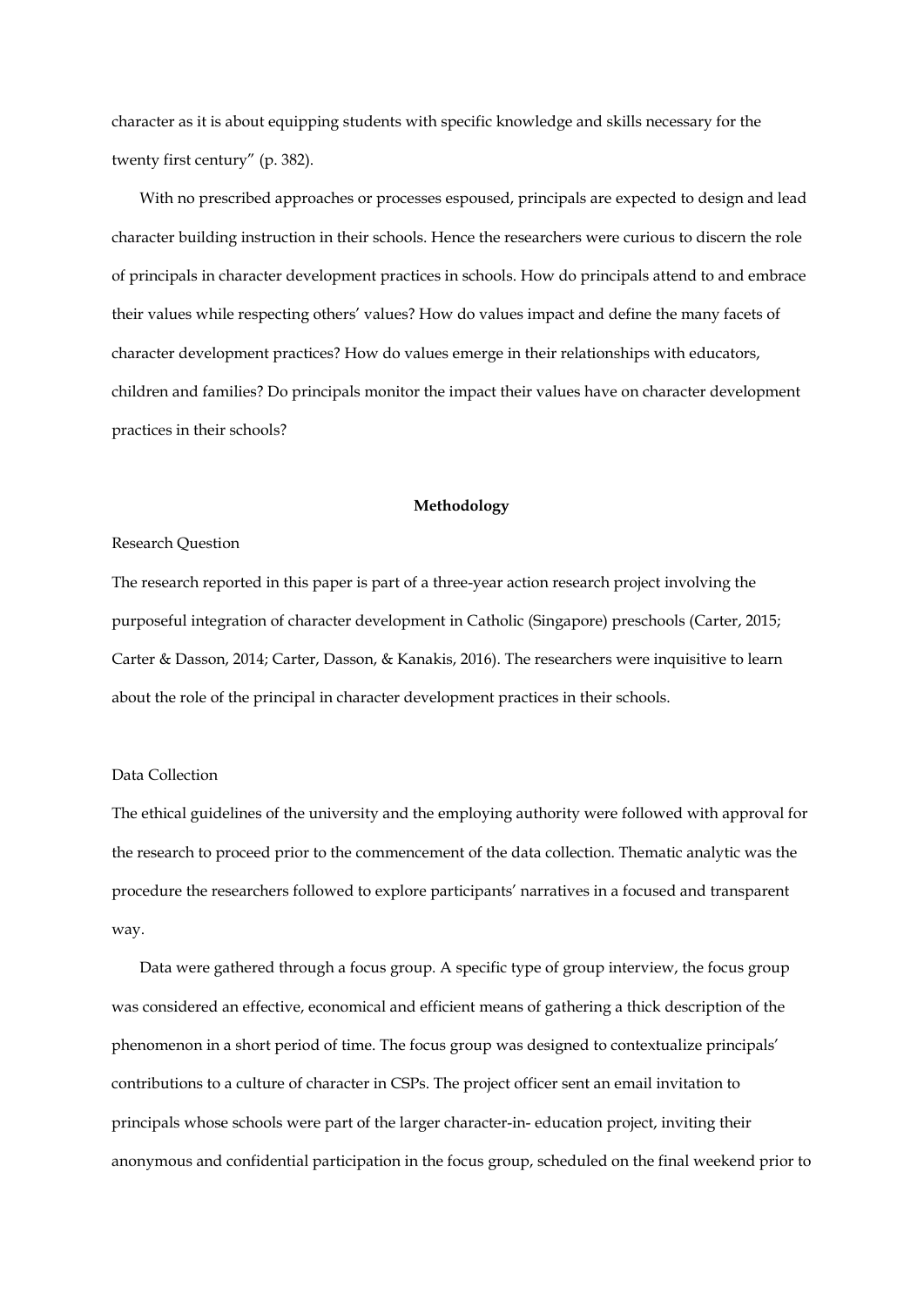commencement of the school year. The focus group, facilitated by the first author, was conducted in English, and was one hour thirty minutes in duration. It was audio-recorded and the discussion was transcribed. To help maintain trustworthiness of the data, participants were given copies of the transcript to review and verify, and to add additional commentaries if appropriate. Quotes were used to illustrate the findings, provide the reader with a thick description of the phenomena under consideration.

#### Data Analysis

The coded responses from participants underwent a comparative analysis to generate themes. Braun and Clarke's (2006) systematic thematic analysis framework was used to code and categorize themes and subthemes: transcribing data, generating initial coding, examining data for emergent themes, searching for themes, reviewing themes, naming and defining themes, writing report (p. 96). An audit trail was maintained to help safeguard the analysis process, ensuring it was methodologically and theoretically sound. A thematic map was generated, providing a consistent interpretation of the data set. Relevant quotes were extracted from the data to show the thematic analysis of participants' reality.

# Participants

The project officer sent an email invitation to principals whose schools were part of the larger character-in-education project, inviting their participation in the focus group, scheduled on the final weekend prior to commencement of the school year. All were Singaporean nationality, and all were female. The preschools ranged in total student enrolments from 72 to 309 and total staff members from 10 to 16.

# **Findings**

This study was designed to identify what school leaders in CSP are doing to support a culture of character. Five principals participated in the focus group with an average age of 45.6 years (SD = 6.66, range = 40 – 55). The participants had been working in CPS for an average of 16.5 years (SD = 11.17,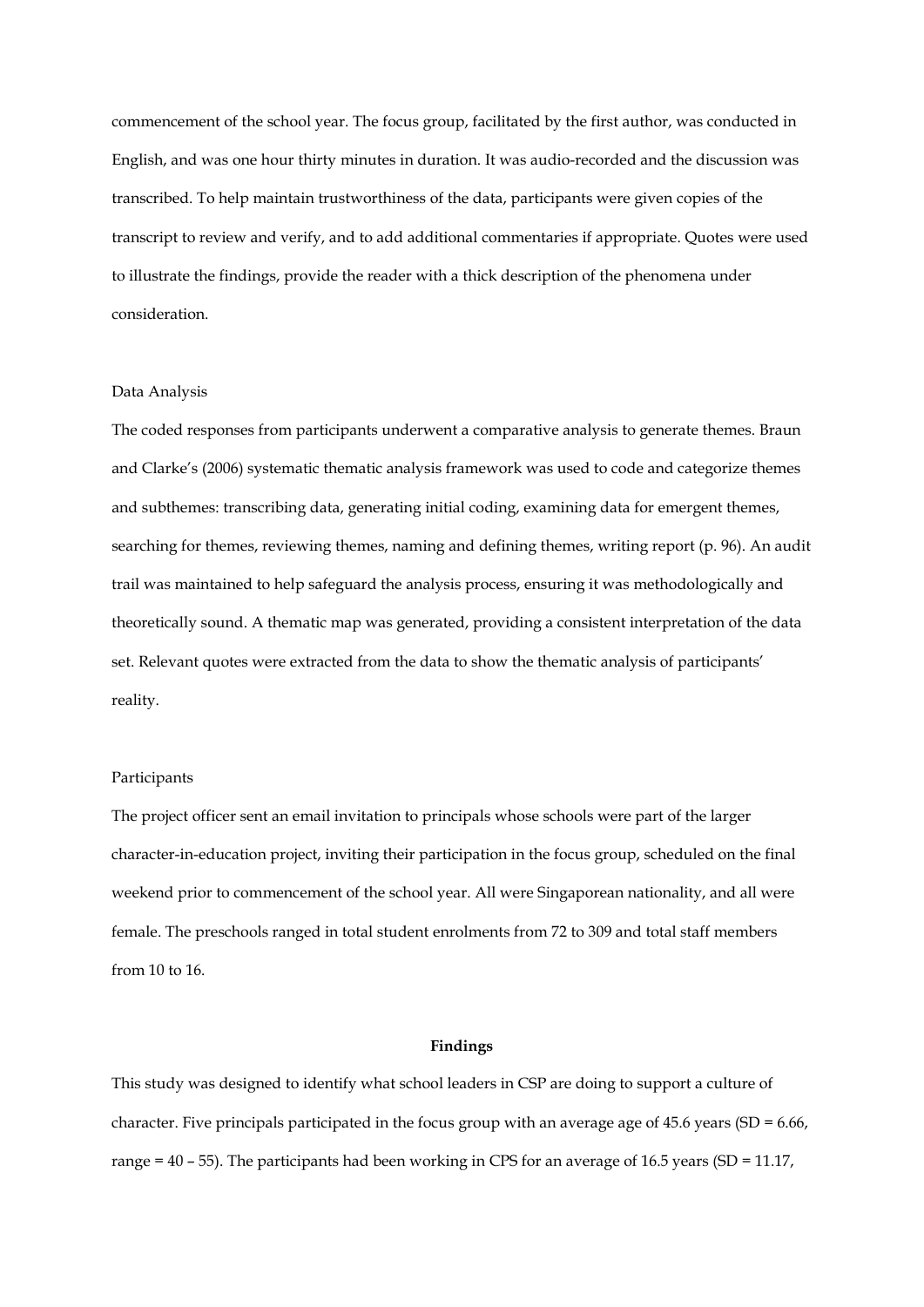range = .5 - 32) and had been working at their current preschool for an average of 6.3 years (SD = 7.09, range =  $.5 - 18$ ).

The principals' narratives provide confirmation of actions that "reinforce and represent school cultures" (Solvason, 2005, p. 92). They provide rich descriptions of an accepting and welcoming culture grounded in faith, hope, love, respect, and compassion. These narratives depicted the positive influence of principals in recognizing character development as significant in the life of children's schooling. Themes were multidimensional including principal as lead manager, principal as coaching teacher, and principal as discerning monitor. While themes encompassing the practices and procedures of five principals are described separately, they are not mutually exclusive. Individual responses are identified as P (Principal) 1-5.

Theme A: Principal as Lead Manager

A recurring theme in the focus group was the changing values of children's experiences in the 21st century. With children today being confronted by senseless violence and injustice in our service driven economy, principals acknowledge their role as discerning leader, intervening wisely in the lives of children, teachers and families.

*We are all facing the same problems like listening and taking turns in everything. For my centre, the younger children like the nursery or the two and a half years old, when they came in they are so-called very individualistic still. So it's like this. They don't really know how to take this and everything, so our teachers they try to incorporate in the daily routines and everything. (P3)*

Parents entrust their child/children to the school, which sequentially, entrusts the child/children to the teacher. Following the enrolment, the principal delegates the task of schooling to a class, year level or teacher.

*The school must give a warm and loving environment for any child and you are one of those who give that when the parents are not around. So it's the idea to let the teacher know where our place is. It's not just*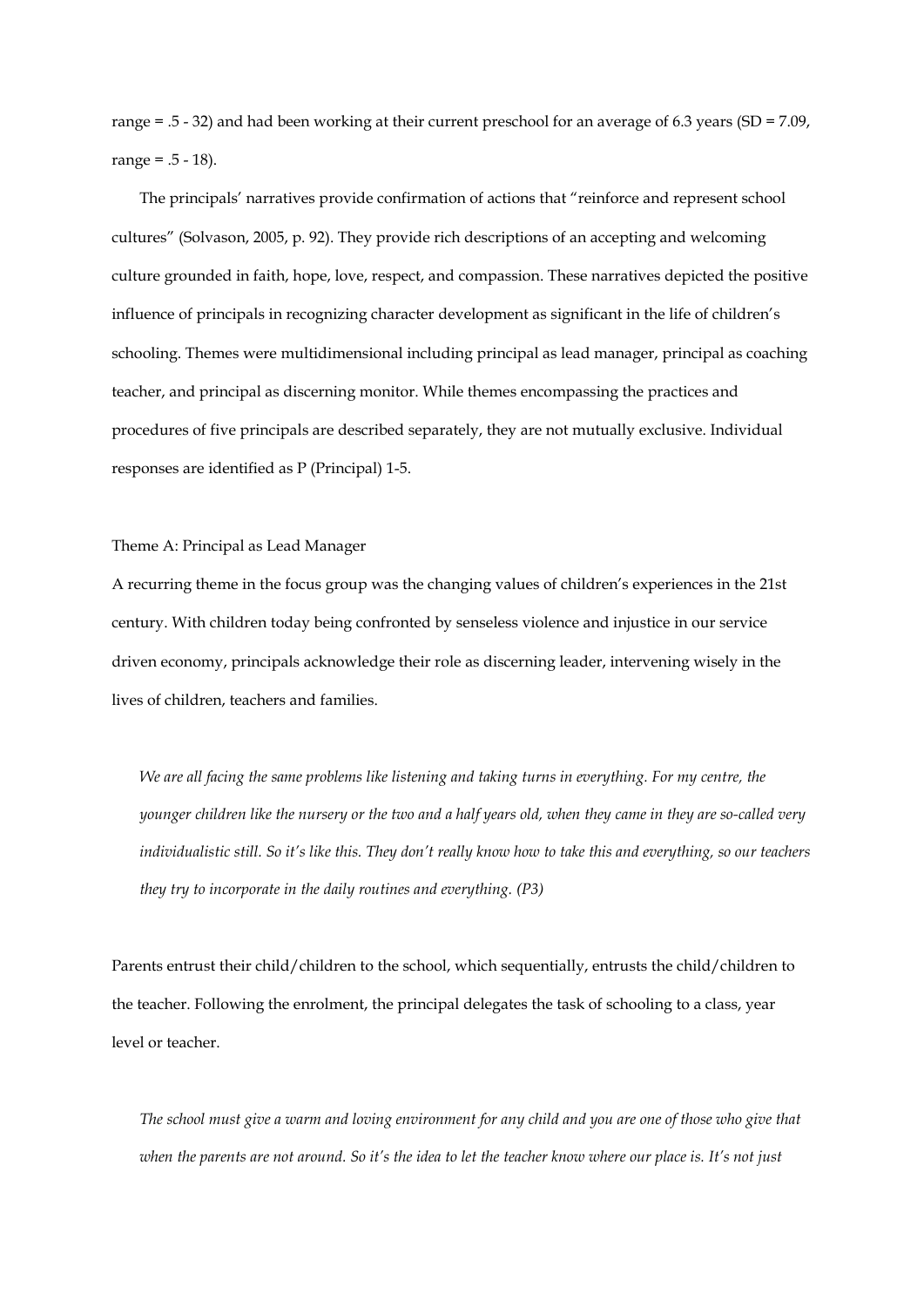*simply to teach, but to give that love in order to give that warm, that comfort, you know, that peace to a child that comes here so that when the child experience that school is a lovely place to be. (P3)*

As engaging professionals' focus group participants are responsive to changing times, being strategic and reflective with systems, practices and processes. An understanding of and commitment to the ethos and culture of the school is critical as principals engage in collective conversations about the values aligned with the school's vision/mission.

*In recent years doing conversation, the teachers have discovered that children are coming in lacking . . . in social skills and we know that if there is no social skills, academic learning won't go in that because they won't have the heart ready to learn. . . . I constantly remind the teachers that one of the vision mission in our school is the moral fibre of the child. (P1)*

Confident in their leadership style, focus group participants create a shared vision of expectations for all in their school to live by. They are expectant leaders who along with staff, children and families, build a community of learners in which all grow, develop and succeed, peacefully and productively.

*I think our stand is we share this value and we reinforce all these behaviours, things, and the message has been set out to the parents as well. (P1)*

As knowledgeable leaders, focus group participants operate as non-coercive system thinkers, respecting the worth, dignity and uniqueness of each individual. Building working relationships based on trust, they are consistent in words and deeds with values and beliefs.

*We have to be very consistent. So even the N1 and 2 group we do that too, because they have to be learned. . . . They don't have a previous of experience, so everything they do, let them talk about it, think about it. Even certain thing we discuss in front of the whole group, some we just individually. (P2)*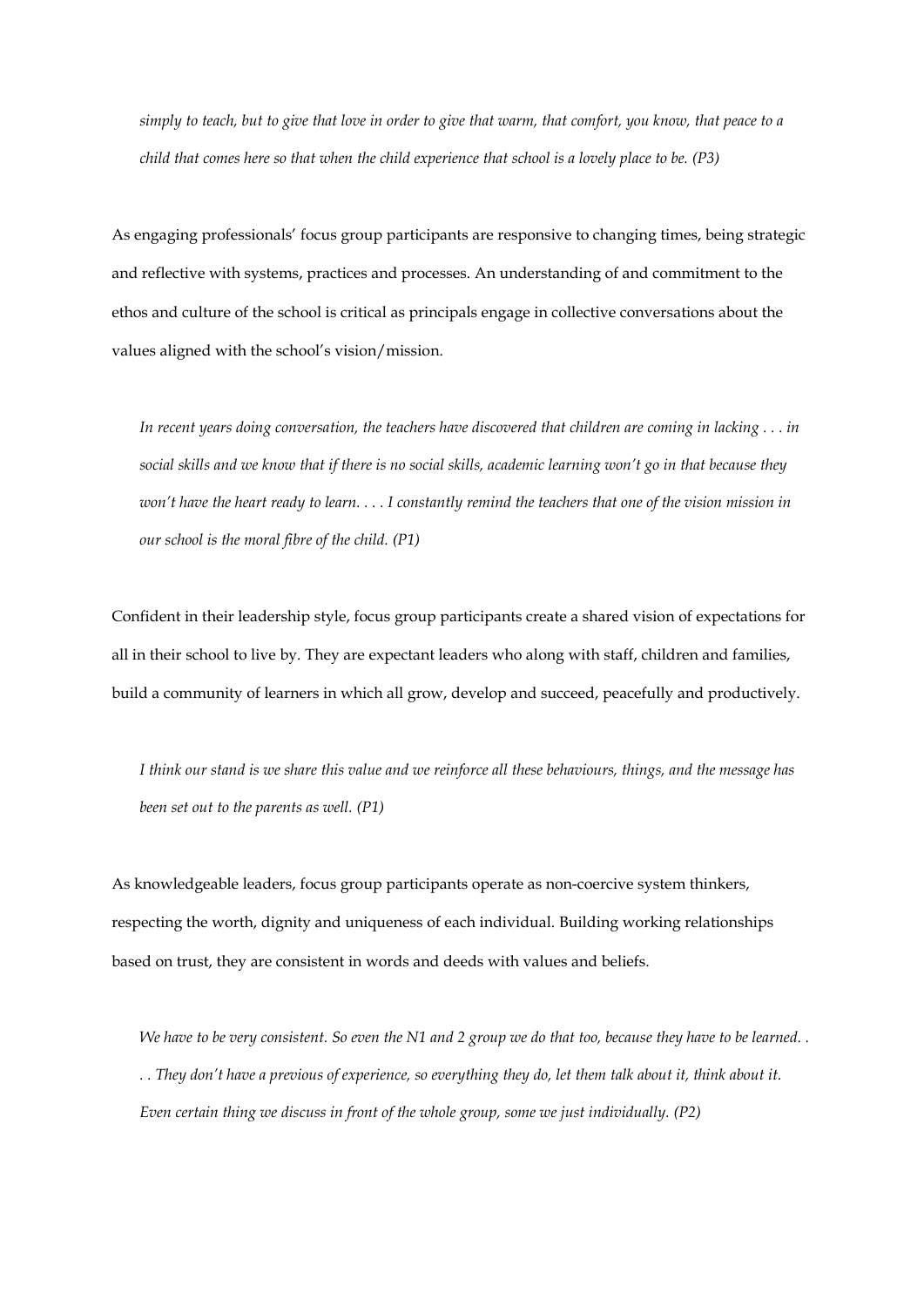Promoting a culture of shared responsibilities focus group participants encourage staff to support one another in teaching children the social conventions.

*We should not feel offended or we should not feel threatened if another teacher were to come and help us, you know, work on the social skill of that child. That means if I find that your child is not behaving anywhere and you are not there, it is okay for me to say, "What you did was not right. You shouldn't be doing this." And I always make it a point that I will do that when I see them, you know, not doing what they should be doing around the school, in the toilet, in the eating area, all this. So that what built the culture for the school. (P4)*

Focus group participants are credible, aligning their character development practices with the school mission. They lead by example, exercising influence as they model the behaviours they want staff and students to display. Through this process, they are creating environments of empowerment engaging with others on a journey of learning.

*As leaders, we should be the one to start it and we should be the one to show it to our teachers as role models . . . every teacher has a share in that child. Every teacher should invest in that child. (P4) Acknowledgement is very important, because it will bring out the best to the child. (P2)* 

Open to others' contributions, focus group participants professionally engage with home, articulating and promoting expectations, commitment and expertise that foster values living learning.

*Some parents really built the character of their children and I also want to know what is that formula, what do they do that I can use that in the school with the children, with the other children, so there is that familiarity as well for children. "My Daddy does that. My Mummy says that." . . . At the end of the day, parents are the first teachers. (P4)*

Theme B: Principal as Coaching Teacher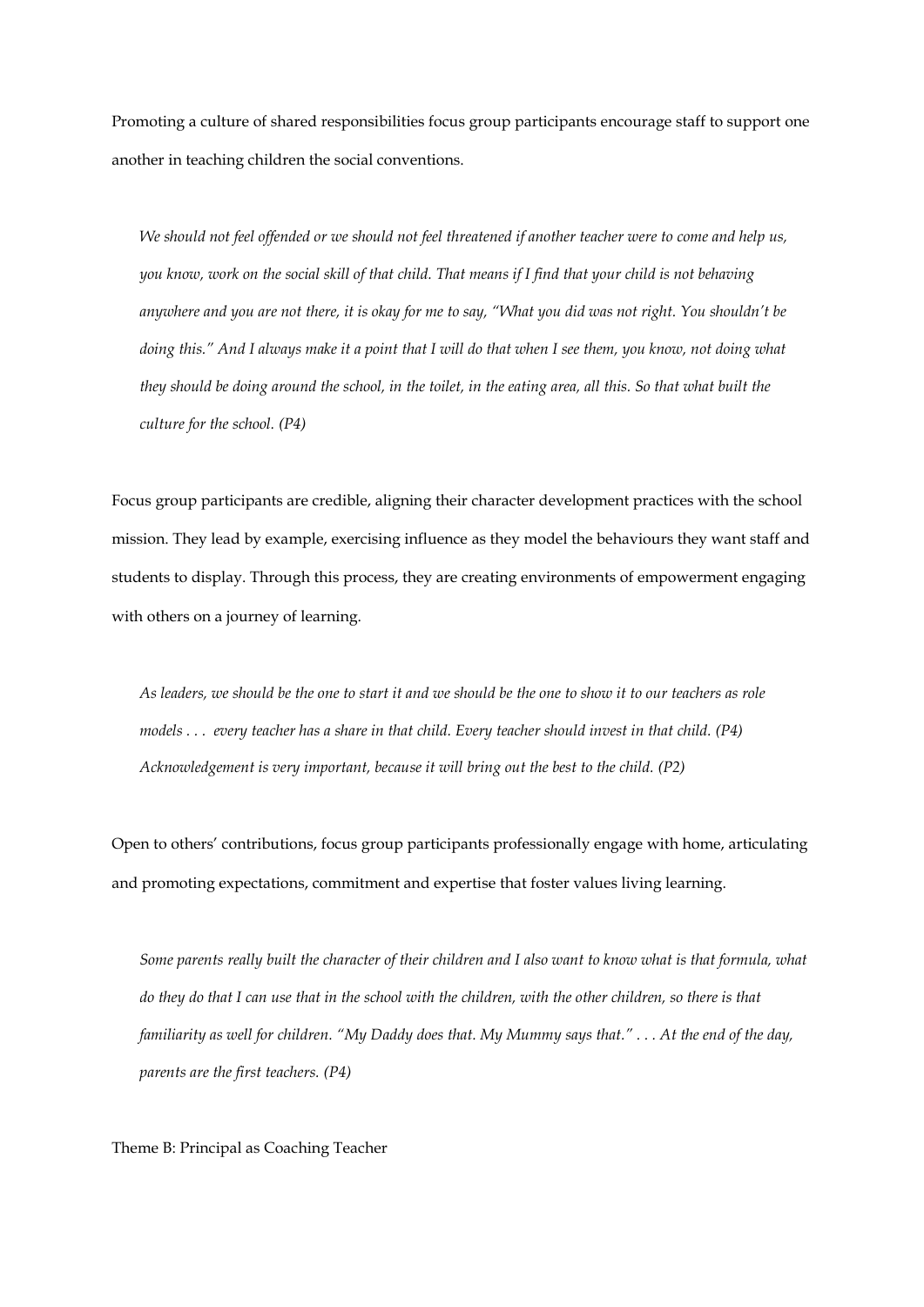Focus group participants regarded themselves as coaching teachers, purposely supporting teachers and children to achieve their person bests. They talked about networks of relationship, leading and managing an inclusive, socially sustainable school culture. The mantra of quality supports paralleling quality outcomes is emphasized as teaching rather than telling is the modus operandi.

*I constantly remind the teachers that one of the vision mission in our school is the moral fibre of the child. That is what we have in this school. (P4)*

*Teach the children the rules . . . teach it explicitly. So the teaching is very important and during the morning gathering we can use the time to teach. (P5)*

*It's conscious, it's intentional. . . . At the end of the year there's a summary as to how do you feel, what did you do, was it a success, why wasn't it not, which are the area you have difficult with, and things like that. (P3)*

Focus group participants are effective communicators, cultivating an ethos where the enactment, celebration and teaching of character development is transparent. They build nurturing relationships working with staff, children and families to respect the dignity of each other.

*I will get the teachers to share. I will say "Teacher so and so will share with you know . . . and then I will support it by saying that." As a school this is the culture that we are in" and I come in with the theory part. (P4)*

Focus group participants reported their commitment to identifying development, monitoring, reflecting and assessing social convention learnings. Accepting that teachers are always in a state of becoming, principals support them as they progress from novice to established practitioners.

*When somebody is coming up with good ideas, somebody is doing some special work or the child has been very polite to the friend, we always acknowledge, "Oh, you have done a good job, you say thank you, you know, you say something so nice." We use the wise word. So if the child is not doing that good you say,*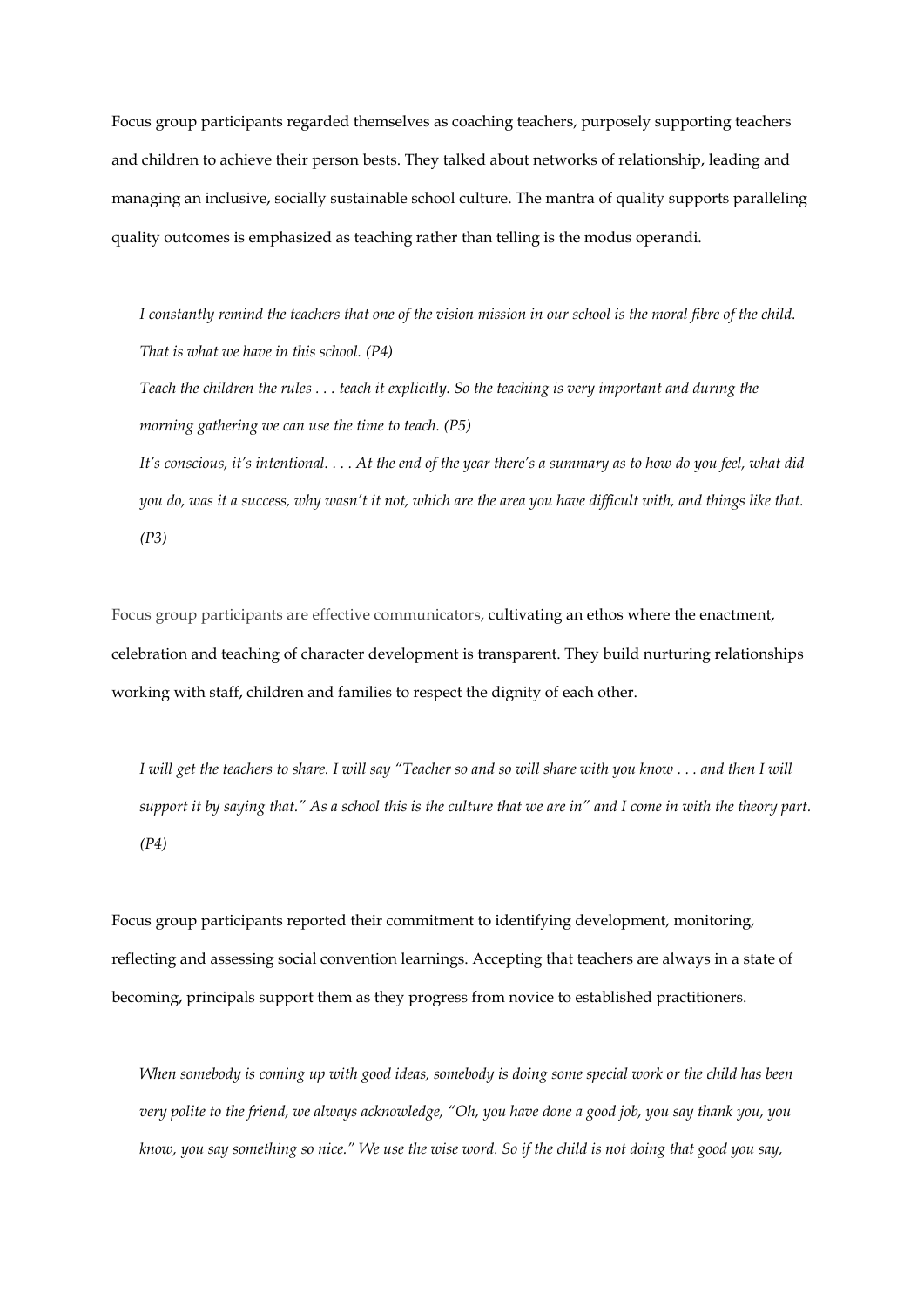*"Oh do you think is that kind to your friend? Do you think it's safe to your body?" We always let them think about and reflect on their own. (P2)* 

Focus group participants identified that classroom environments and educator instructions may need to be changed or modified so all children are successful. This is an area necessitating repeated consideration and professional development.

*There was this day I saw this child crying in a pitiful state, you know, I saw her like begging the teacher to let her come back to class and the teacher refuse because she kept saying, "I told you many, many times. You don't want to listen. You don't want to listen. You always never listen." So I just take in the scene as it is but after school or whatever when there was a quiet time, I will always approach the staff and say that, you know, "I would like to talk about what happened just now." So again, I let the staff tell me what happened and I share with her my point of view. I say, "From where I'm standing, from how I see, this is what I see the child as a traumatic experience." (P3)* 

*It's the same language, same thing throughout the whole school and home. (P1)*

This process is similar to the medieval concept of Patrons and Masters, with "the Patron seeking out Masters-craftsmen, artists-and sponsoring them in their work or commissioned work of the community" (McArdle, 2002, AD7.18). Being values driven, they employ proactive such as, "I will," rather than reactive language "I cannot." They work with others building personal and professional capacities in values added learning activities.

*Every term in our theme we will discuss as to what is the character portion, the variable that we want the children, you know, that we want to teach the children, so all will agree on one particular or two particular areas, and then the nursery, the K1 and K2s, they were the one who shared with me this year how they want to go about it. I said, "What are the different strategies that you will use to bring this up?" so they will have the plan in their level. This is how we carry it out this year. (P3)*

Mistaken behaviours are viewed as platforms for teaching and learning.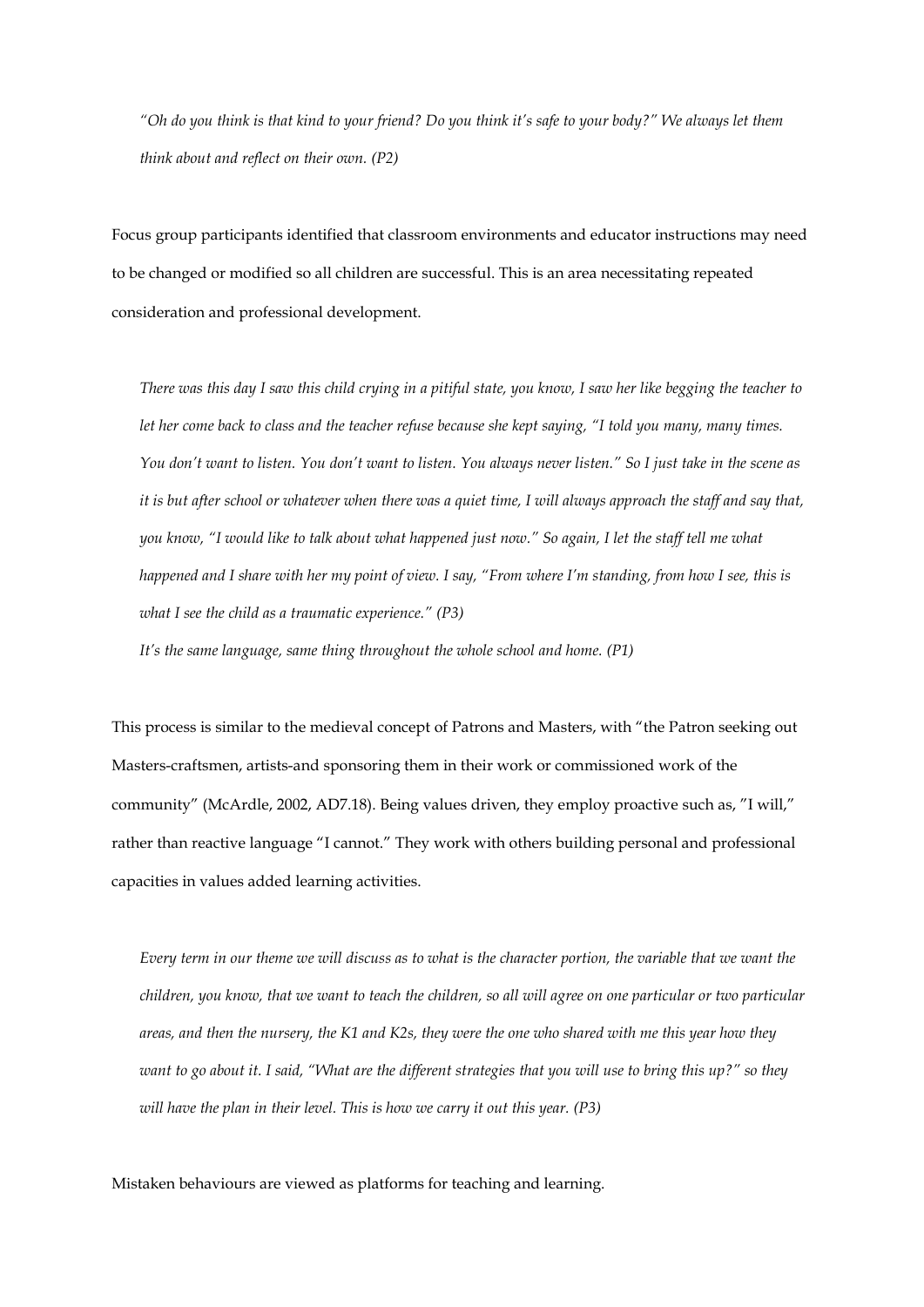*I have observed that the teacher actually talk to the child. When the child misbehave they will do this, "Come," then lower themselves and look eye to eye and they just talk to the child, see what's going on, what do you think and everything. And the other teacher will take the whole class, because if not, the other children will be running around and misbehaving and then accident happen. (P1)*

Servant leadership practices are followed as focus group participants proactively exercise influence, promoting team work, celebrating everyone's achievements, valuing self-worth, growth, and development and success. Understanding the importance of teaching and scaffolding learning, they remain hopeful in their outlook as they coach educators to achieve desired outcomes. Focus group participants are decisive in action, balancing professional knowledge and reflection with strategic action. Principals lead educators and educators lead children in building their knowledge, skills and competencies of living and learning together respectfully, productively and harmoniously.

*How can we prevent this incident happen again? So what can we do as a classroom basis? So the other teachers will talk about it and the children will contribute the ideas and suggestion to improve it. That's what we do with my partner. So I'm a Chinese teacher, so sure talk it in English and now I will do it in Mandarin, so the children are free to explain in their comfortable language. (P2) Everybody will take turns to come out and share about what they did. Some of them, "Today I use the listening ears and my focus eyes" and then some of them they say they maybe misbehave in certain area but we value the good point is they say they have the hand, they say they have the listening ears, you know, gentle, those kind of things. (P1)* 

Far from complacent, focus group participants recognize the Catholic education system level support while looking forward to next moves.

*I really like what ACCS has for us, what the rules are, what it is not, because it is important to emphasise what it looks like, you know, what the behaviour looks like and what we do not we can use the time to teach the children the rules. I think the next thing that is important is the integration of the use of these rules in*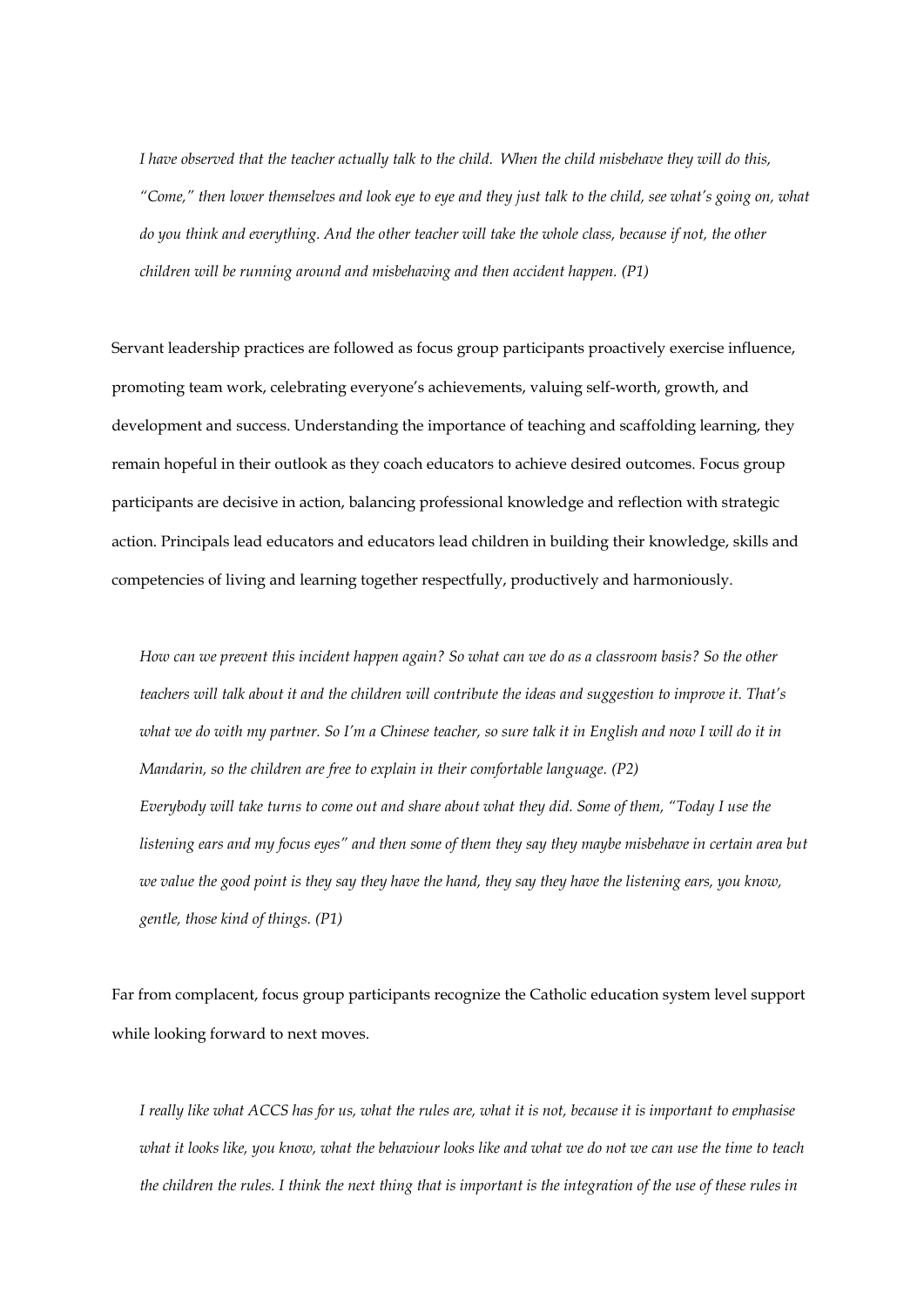*the classroom. The constant use of it in the classroom, the teachers and lastly the entire school culture. That's where the teacher's model and the teachers talk about the rules. Everybody shares a common language. (P5)*

Theme C: Principal as Discerning Monitor

Focus group participants are thoughtful observers and influential collaborators who know, monitor, and appreciate the skills and effort of their staff and students and the results they produce.

*I have observed that the teacher actually talk to the child. (P1) The good thing is the group of teachers that I have, they would take time to really incorporate this turn taking, saying thank you, teaching the children about all these social skills. (P3)* 

Character development practices are woven across curricula domains rather than restricted to single lessons or programs and disconnected to the school's mission. Examples of these practices include acts of generosity, storytelling, bilingual social problem solving, and school-wide assemblies.

*We will take a story every day; we'll talk about it. The older classes will do a discussion. We ask the children, what if this thing happen in the class and some of the kids not happy. (P2)* 

Respectful persuasion rather than coercion shape school structures, guiding the formation of socially relevant identities. As Shamir and Eilam (2005) described, these focus group participants "hold their values to be true not because these values are socially or politically appropriate, but because they have experienced them to be true" (p. 397). They operate from positions of influence, wisely setting minimum level behaviours for working and learning peacefully and effectively together.

*The boundaries for the child are extremely important because they will test the boundaries and you need to lay it out very specifically what these boundaries are, so they test you one time, this happens, test a second time, this happens. (P5)*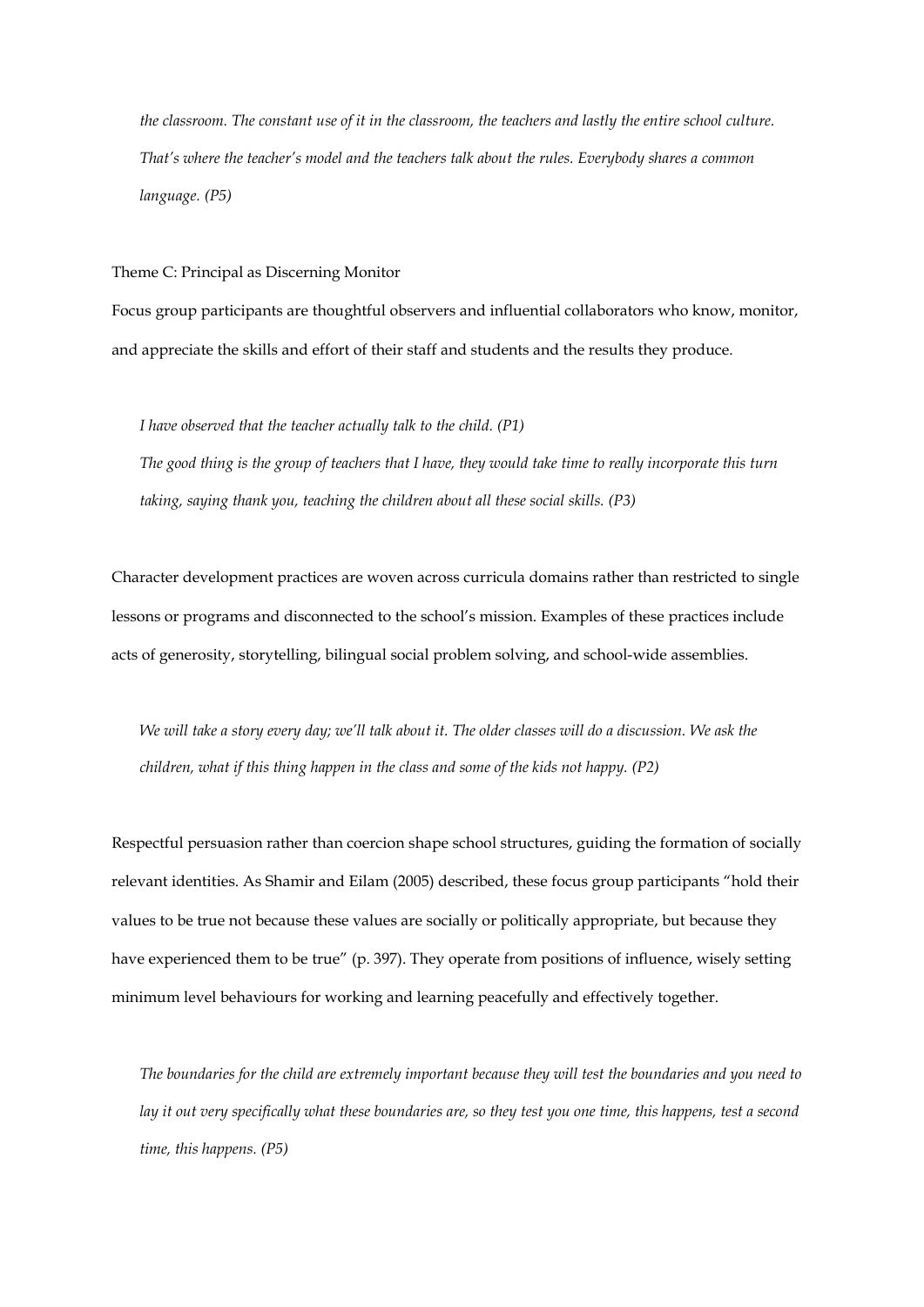#### **Discussion**

Educating for character was the transformational mindset principals pondered, moving their school from a state of being to a state of becoming. In this study, the quantum leap discussed was the role principals' played connecting "individual and collective action by exercising power through people not over them" (Minckler, 2014, p. 660). Several of the leadership practices discussed in the focus group have some alignment with the guiding principles of character education (Table 1): trustworthiness, trust, communication, teamwork, enablement, and alignment. Additional research is essential to substantiate the effectiveness and efficiency of this alignment.

Our findings indicated that principals' are driven by a constructive discontent to enact effective practices in character development in their schools. They remain optimistic as they develop a sense of "what is right and fair" (Avolio et al., 2004, p. 807), intentionally modeling the principles, beliefs and values they want others in the school to display. Beginning with the end in mind they are interested in each educator, child and family, demonstrating love, acceptance, and security.

As instructional leaders' principals intervene purposely in the lives of staff, students, and families. They encourage peaceful and constructive ways of working together, acting in ways they expect others to behave. They articulate core values (e.g., respect, love, compassion, teamwork), promote shared practices, observe educators and children in action, and provide encouragement and constructive feedback. They assess growth and recognize progress, monitoring and evaluating the alignment of values-based learning with the mission of character development. This mindset subscribes to Confucian teaching: Give a man a fish, feed home for a day. Teach a man to fish, feed for a lifetime.

Being goal oriented principals are aware of the significant role of the teacher, reinforcing positive attitudes and complimenting what they are doing, by adding value and providing organizational support. They foster positive self-development for educators and children. They are proactive in their building nurturing relationships, endorsing and cultivating shared humanitarian values within their school communities. As Patrons they engage with staff, children and families intentionally creating a space for the Masters to work, develop and grow (McArdle, 2002; McArdle & Carter, 2009). They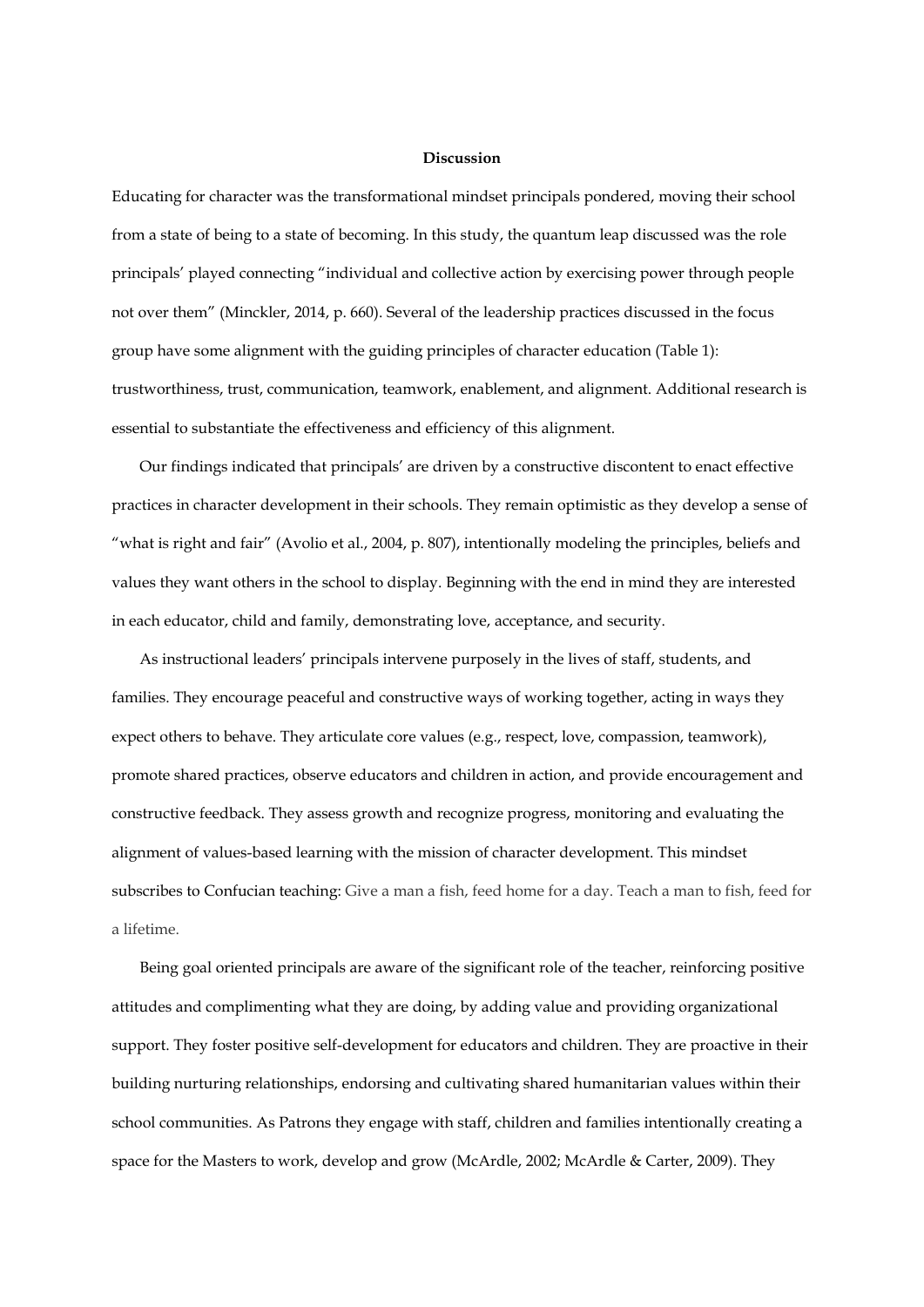build a sense of belonging, encouraging inclusion and discouraging criticism. They lead by example, wanting to make a significant difference professionally and personally, distributing leadership with others while also exercising leadership.

Principals' narratives identify a genuine interest, "a vision for those in service that teaches others to serve while awakening this same vision in other members of the organization" (Banke, Maldonado, & Lacey, 2012, p. 236). They demonstrate and value individual differences building trust as they help educators' evaluate their own strengths. Expressing confidence in educators and children's' ability to succeed in character development, they provide opportunities for peer recognition and for educators to work together. They are conscious of compatibility and incompatibility with the vision of character building and are willing to make adjustments and provide support as necessary.

Creating a culture committed to the mission of character building, principals work with others on paradigms and processes. Getting results is important but how they get results matters. Using a distributive leadership style, principals built commitment among staff, children and families creating a common vision of expectations, shaping systems, processes and strategies as they work with staff and children to achieve the desired end. As Huber (2004) so persuasively specified, "They try to actively influence the culture of the school so that it allows and stimulates more cooperation, coherence and more independent learning and working" (p. 673).

Many principals adopt a social learning lens to support social connectedness and the democratic values of shared responsibility and social equality in the process of building values centered learning communities. Through this process they aspire to be non-coercive, genuine and accountable, leadmanaging school communities where humanitarian values are promoted. Research examining teachers' pedagogy is desirable to provide detail to the depth and breadth of character development practices "enmeshed across all curricula" (Wilhelm & Firmin, 2008, p. 184).

Effective communication based on trust and trustworthiness is central in shaping what Hill (2014) refers to as "a strong widely supported school culture which enables the staff to have a common conceptual framework aligned with the leader's vision" (p. 184). Akin to the writing of McArdle and Carter (2009), principals proactively observe and monitor their communication, committed to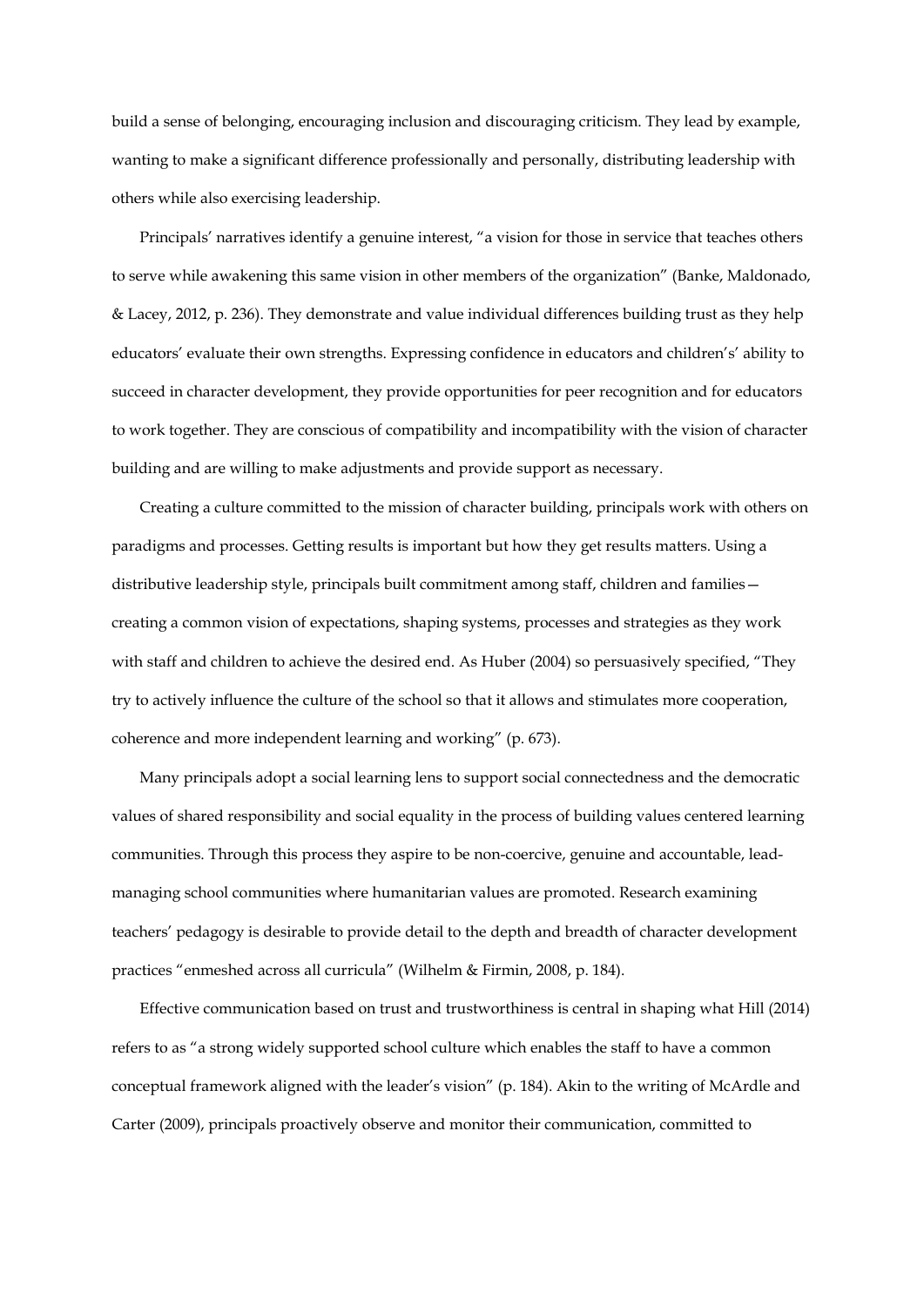ensuring they are exercising values-related influence as they work side-by-side teachers, children, and families.

#### **Limitations, Future Research Directions, and Practical Implications**

The results of this exploratory study need to be interpreted with caution due to the nature and size of the sample. Nevertheless, findings may be transferable to other settings as determined by the reader. Building on the findings in this study, the researchers are interested to study the leadership of principals in secular preschools in Singapore in supporting a culture of character development in their schools. Future research on the alignment of the character development leadership narratives with the school mission and vision would be meaningful. The development of authentic leadership and social identities is worthy of investigation, as is the developmental process of becoming influential leaders of character development. Examining the cultural responsiveness of character based practices is an important element of future research, as is mapping the cultural responsiveness and cultural intelligence of effective leaders. Using systems theory as the lens to explore how principals construct and build their character development knowledge is worthy of attention.

#### Principal as Lead Manager

Principals as lead managers build a shared vision/values mission statement of character development that is accountable, credible, communicable, and non-coercive (McArdle, 2002). The vision-making process captures three timeframes: past, present and future. It is purposeful, collaborative and system focused, a deliberate intent and commitment to a vision of what can be. The first step in the process is the brainstorming phase, working with others (educators, children, and families) to articulate what they want with regards values and character development. Framing the vision making process within a *why-what-how-when-who* framework may add depth to levels of buy-in, as well as to diverse ways of thinking about school wide character development practices. "It is not only important to ask *how*  something is done. We must also ask *why.* It is in the *why* that we'll be able to move the world forward and secure a positive human future for all" (Association for Childhood Educational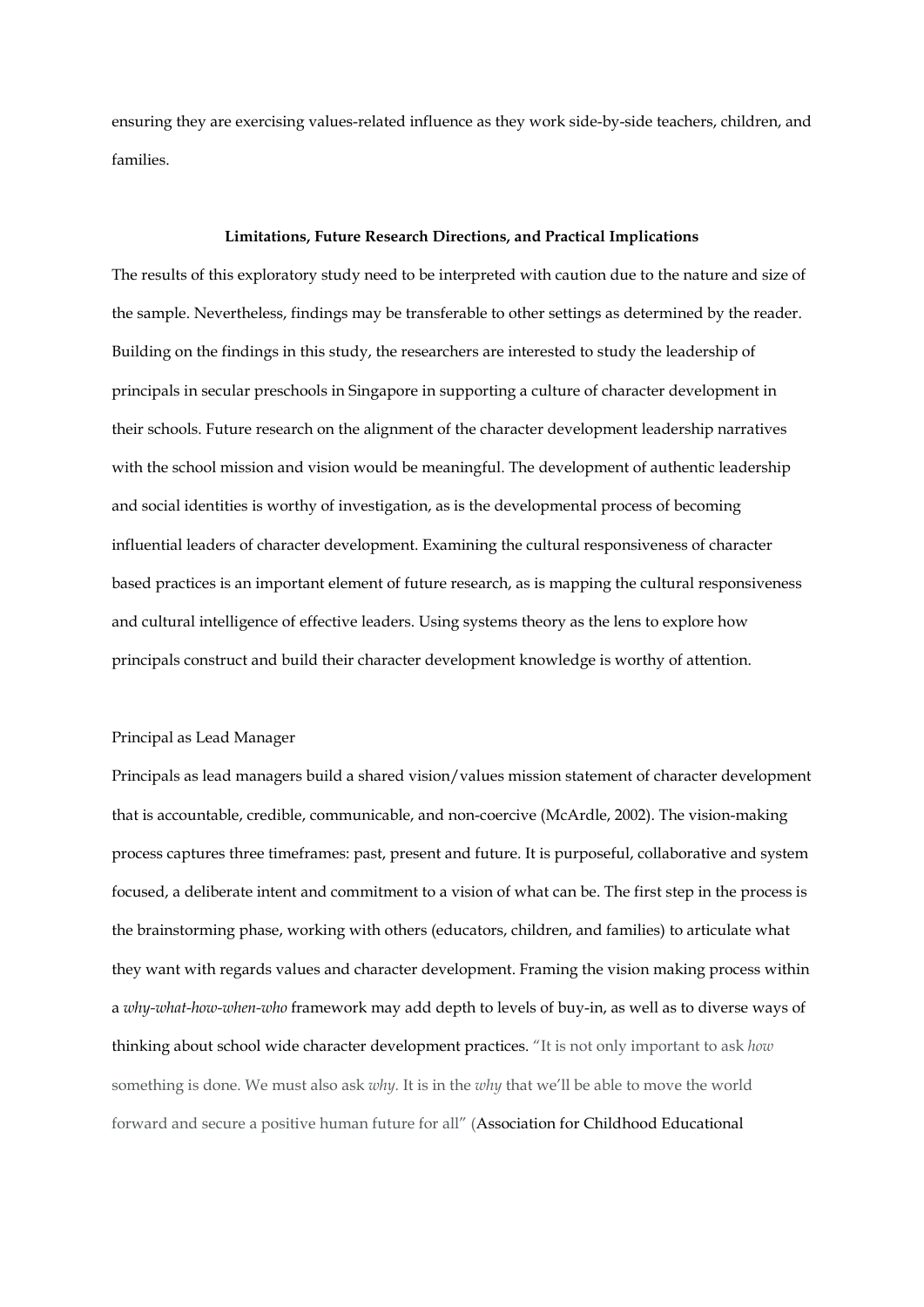International, 2015). The *how* to change will be different for each school and will be the outcome of the *why.*

Additionally, principals can work with staff using the five questions of empowerment (Figure 2) to ascertain what their vision is for character development in their class/school, what they are currently doing, their knowledge and skill level in achieving this vision, what they are currently doing or need to be doing to attain these outcomes, and how satisfying this process is for themselves, students, and families.

#### Principal as Coaching Teacher

The principal as coaching teacher can break the vision making process down into explicit behaviors: What would we see ourselves doing and not doing if we were accountable, credible, communicable, non-coercive in our character development systems, practices, and process. An example of speaking respectfully is outlined in Table 2 and Table 3. Likewise, the principal could work with educators following an explicit framework of social behavior teaching (Figure 3, Carter, 2015).

Multi-level strategies, including the following, may influence this process: exploring relationships within schools and the resources within families; leading class meetings; planning cooperative learning experiences; demonstrations at school assemblies; probing child rearing practices (microsystem); conducting parent education classes within schools; student-led parent-teacher conferences; school newsletters and websites encouraging character building; school staff professional development (mesosystem); including character development into education districts protocols; government driven education campaigns at all levels of the community; traditional values community education programs; government, workplace and community sponsorship for school initiatives (exosystem); society-led multicultural mentoring and patron programs; government directives promoting cross cultural interactions will likely influence government policies supporting values education for all citizens; (macrosystem); mapping the degree of change or consistency over time with customs, laws, and values; studying the impact on traditional values of acculturation and assimilation over time (chronosystem).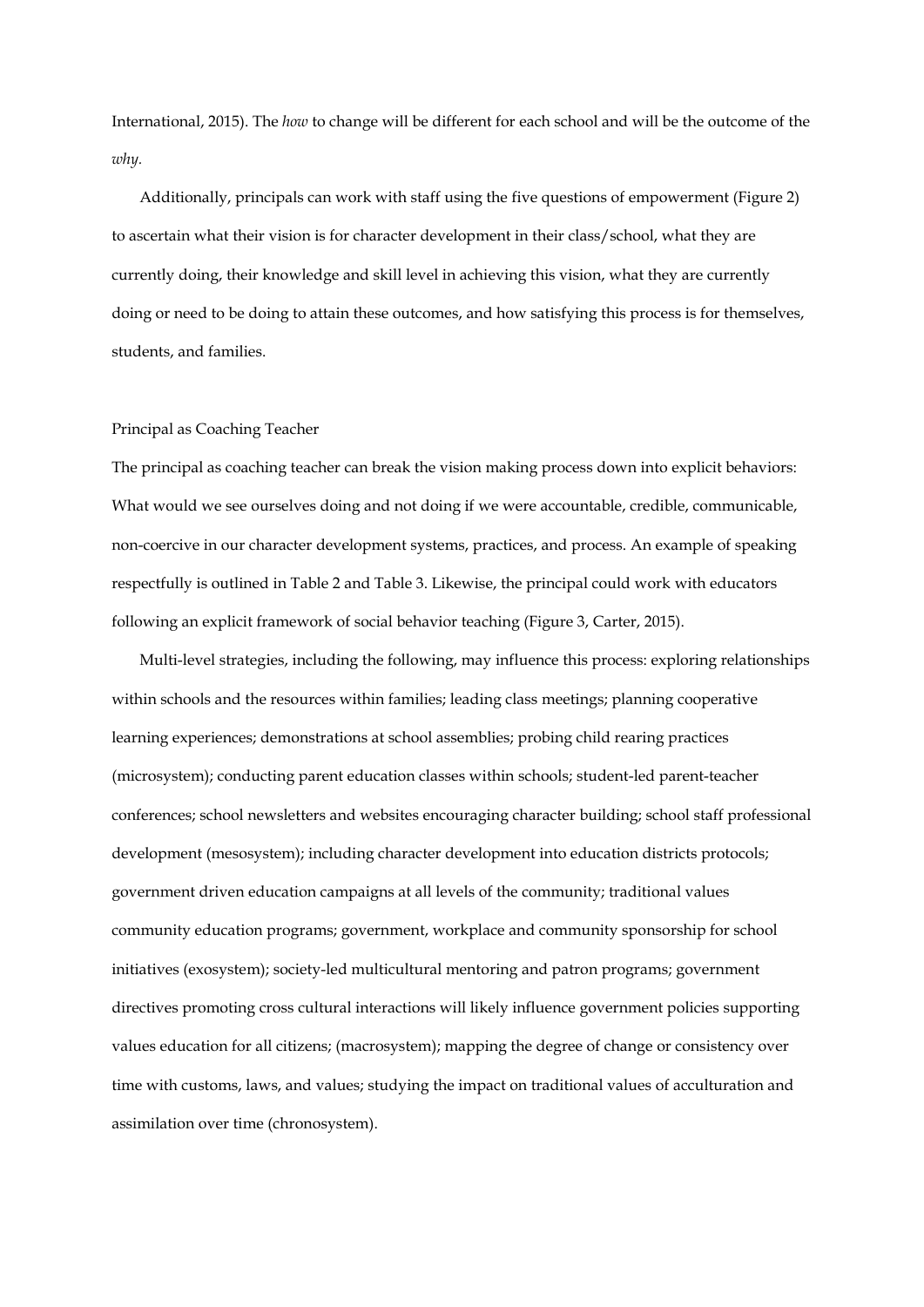Principals as Patrons are supportive, virtuous, and protective of their Masters. They work with Masters expanding their professional and personal capacity in character development. This values based process entails building nurturing relationships, providing resources (budgetary, human, and technical), creating spaces for development, and sharing wisdom.

# Principal as Discerning Monitor

Principals as discerning monitors would assess the level of knowledge, understanding and commitment to the shared vision/values mission of character building. They could observe, evaluate, and reflect on the efficiency and effectiveness of systems and for their alignment with the schools shared vision/mission. Articulating values based thinking principals respond to the developmental needs of their educators. Self-inventories could be formulated in an effort to encourage selfevaluation of a number of elements of schoolwide character building. Completed inventories could direct conversations around roles and responsibilities within and across microsystems, mesosystems and exosystems.

Aligning developmental stages (beginning, developing, and established) with commitment to the shared vision and the five questions of empowerment enables the principals to identify what supports, resources, and mentorship individual educators require. A needs analysis across environmental systems could inform the content of school wide character development initiatives could guard against piecemeal character development education. The planning cycle encompassing the microsystem and mesosystem may enable principals and educators to pursue the systematic enactment of character development experiences: determining learning goals across learning domains; selecting activities for implementation; developing activity plans; implementing plans; tracking learning goals; documenting learning; re-planning (MOE, 2013, pp. 20-21).

## **Conclusion**

The exploratory study discussed in this article provides evidence of the importance of strategic authentic leadership in fostering character development within preschool spaces in CPS. Insights into character building in schools identified mission driven leaders making connections between and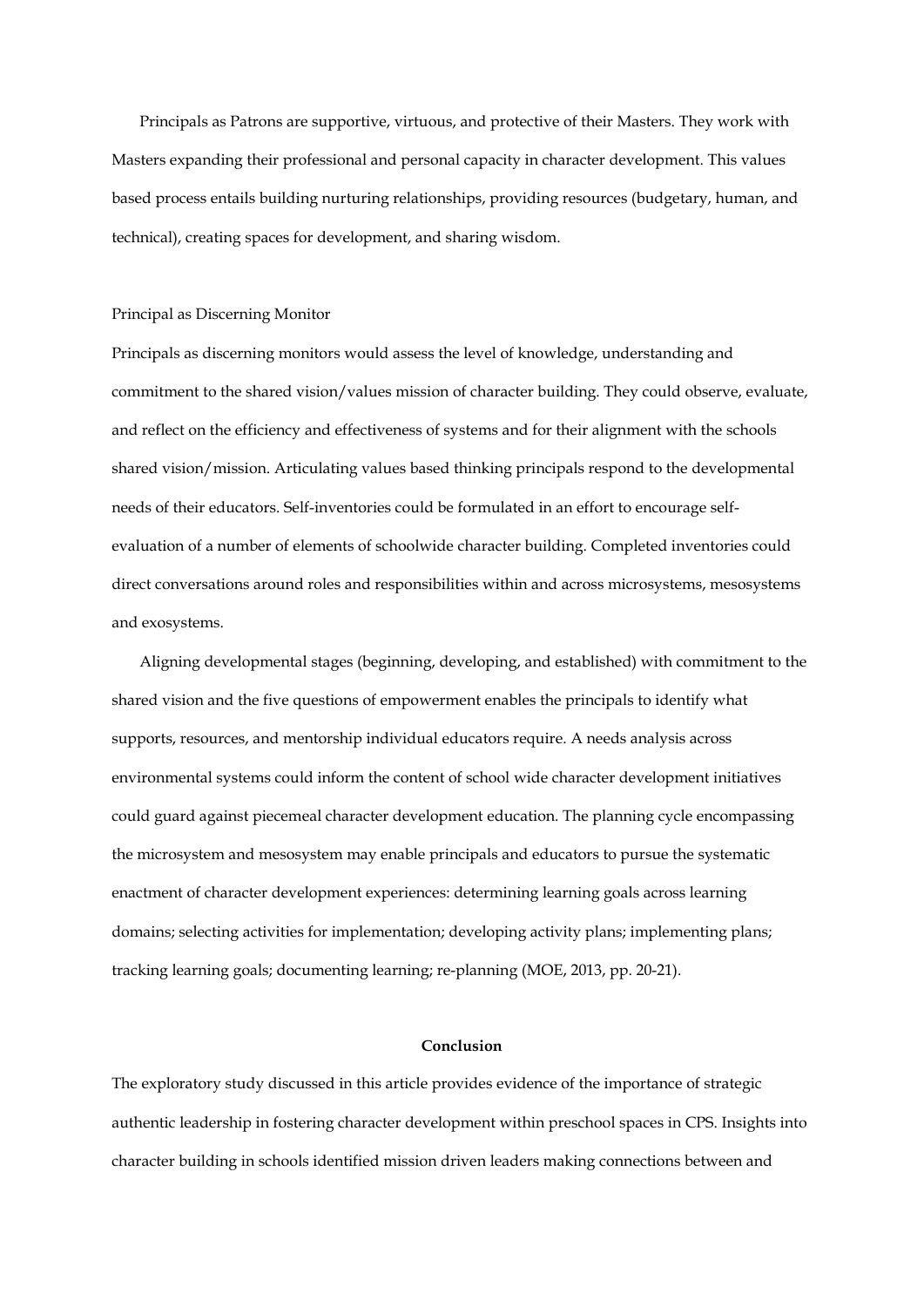across different environmental systems. Practical processes are identified enabling allowing readers to convert learnings into their professional spaces. Our study's findings contribute to the literature on principals' character development practices across preschool spaces in Singapore.

# **References**

- Anderson, D. R. (2000). Character education: Who is responsible? *Journal of Instructional Psychology, 27*(3), 139.
- Association for Childhood Educational International. (March 30, 2015). *Global news. Educating for the future.* Retrieved from http://acei.org/global-news/educating-for-the-future
- Avolio, B. J., & Gardner, W. L. (2005). Authentic leadership development: Getting to the root of positive forms of leadership. *The Leadership Quarterly, 16*(3), 315-338. doi:10.1016/j.leaqua.2005.03.001
- Avolio, B. J., Gardner, W. L., Walumbwa, F. O., Luthans, F., & May, D. R. (2004). Unlocking the mask: A look at the process by which authentic leaders' impact follower attitudes and behaviors. *The Leadership Quarterly, 15*(6), 801-823. doi:10.1016/j.leaqua.2004.09.003
- Banke, S., Maldonado, N., & Lacey, C. (2012). Christian school leaders and spirituality*. Journal of Research on Christian Education, 21*(3), 235-264. doi:10.1080/10656219.2012.732806
- Berkowitz, M. W. (2011). What works in values education? *International Journal of Educational Research, 50*(3), 153-158. doi:10.1016/j.ijer.2011.07.003
- Berkowitz, M. W., & Bier, M. C. (2005). *What works in character education: A research-driven guide for educators?* Washington, DC: Character Education Partnership. Retrieved August 25, 2015, from [http://www.rucharacter.org/file/practitioners\\_518.pdf.](http://www.rucharacter.org/file/practitioners_518.pdf)

Berkowitz, M. W., & Bier, M. C. (2007). What works in character education? *Journal of Research in Character Education, 5*(1), 29-48.

Braun, V., & Clarke, V. (2006). Using thematic analysis in psychology. *Qualitative Research in Psychology, 3*(2), 77-101. doi:10.1191/1478088706qp063oa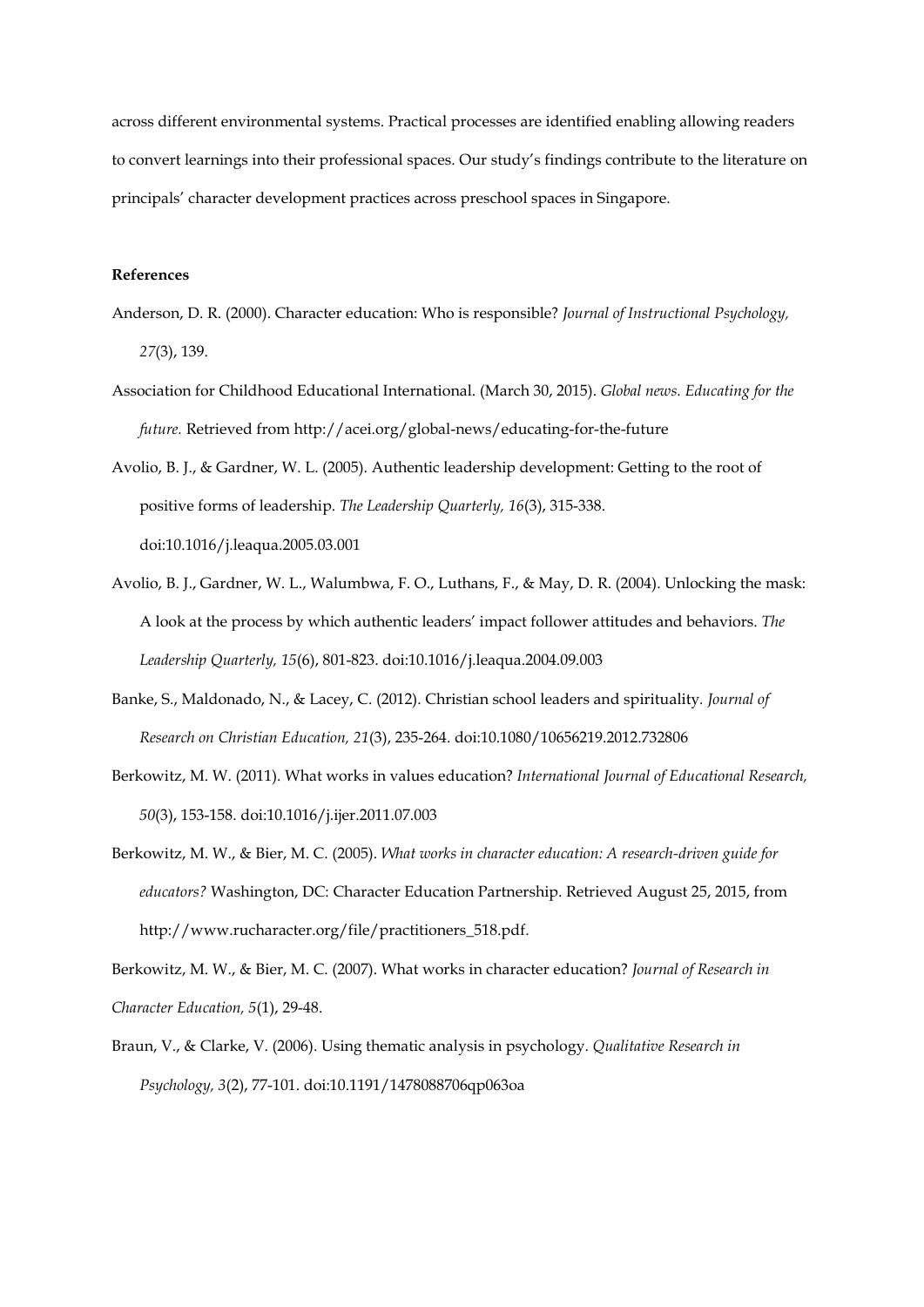- Brocki, J. M., & Wearden, A. J. (2006). A critical evaluation of the use of interpretative phenomenological analysis (IPA) in health psychology. *Psychology & Health, 21*(1), 87-108. doi:10.1080/14768320500230185
- Bronfenbrenner, U., & Morris, P. (2006). The bioecological model of human development. In W. Damon & R. Lerner (Eds.), *Handbook of child psychology: Vol 1. Theoretical models of human development* (6th ed., pp. 793-828). Hoboken, NJ: Wiley.
- Carter, M. (2015). Social rules according to young children. *Australasian Journal of Early Childhood, 41*(2), 32-40.
- Carter, M., & Dasson, M. (2014). What is not okay is not okay. Are preschool educators about controlling children or are they about teaching and learning? *Early Educators, 24*, 3-11.
- Carter, M., & Ellis, C. (2016). Work "with" me. Learning prosocial behaviours Unpublished Manuscript Australasian Journal of Early Childhood
- Carter, M., Dasson, M., & Kanakis, K. (2016). It is not about "being best in the world." It is about "being best for the world." In M. S. Khine (Ed.), *Non-cognitive factors and educational attainment* (pp. 355-372)*.* Rotterdam, The Netherlands: Sense Publishers.
- Carter, M., & Frewin, A., & Chunn, J. (2014). Through the eyes of parents: A Singaporean perspective of the importance of cognitive and non-cognitive skills for six year old children. *Australasian Journal of Early Childhood, 39*(3), 57-65.
- Character.org. (2014). *The eleven principles of effective character education. A guide for schools and districts.* Washington, DC: Author. Retrieved from

http://www.character.org/uploads/PDFs/ElevenPrinciples\_new2010.pdf

Erford, B. (2015). *Research and evaluation in counseling.* Stamford, CT: Cengage Learning.

- Gardner, W. L., Avolio, B. J., Luthans, F., May, D. R., & Walumbwa, F. (2005). "Can you see the real me?" A self-based model of authentic leader and follower development. *The Leadership Quarterly, 16*(3), 343-372. doi:10.1016/j.leaqua.2005.03.003
- Gordon, M., & Green, J. (2008). 34 roots of empathy: Changing the world, child by child. *Education Canada, 48*(2), 34-36.

Henderson, D., & Thompson, C. (2011). *Counseling children.* Stamford, CT: Cengage Learning.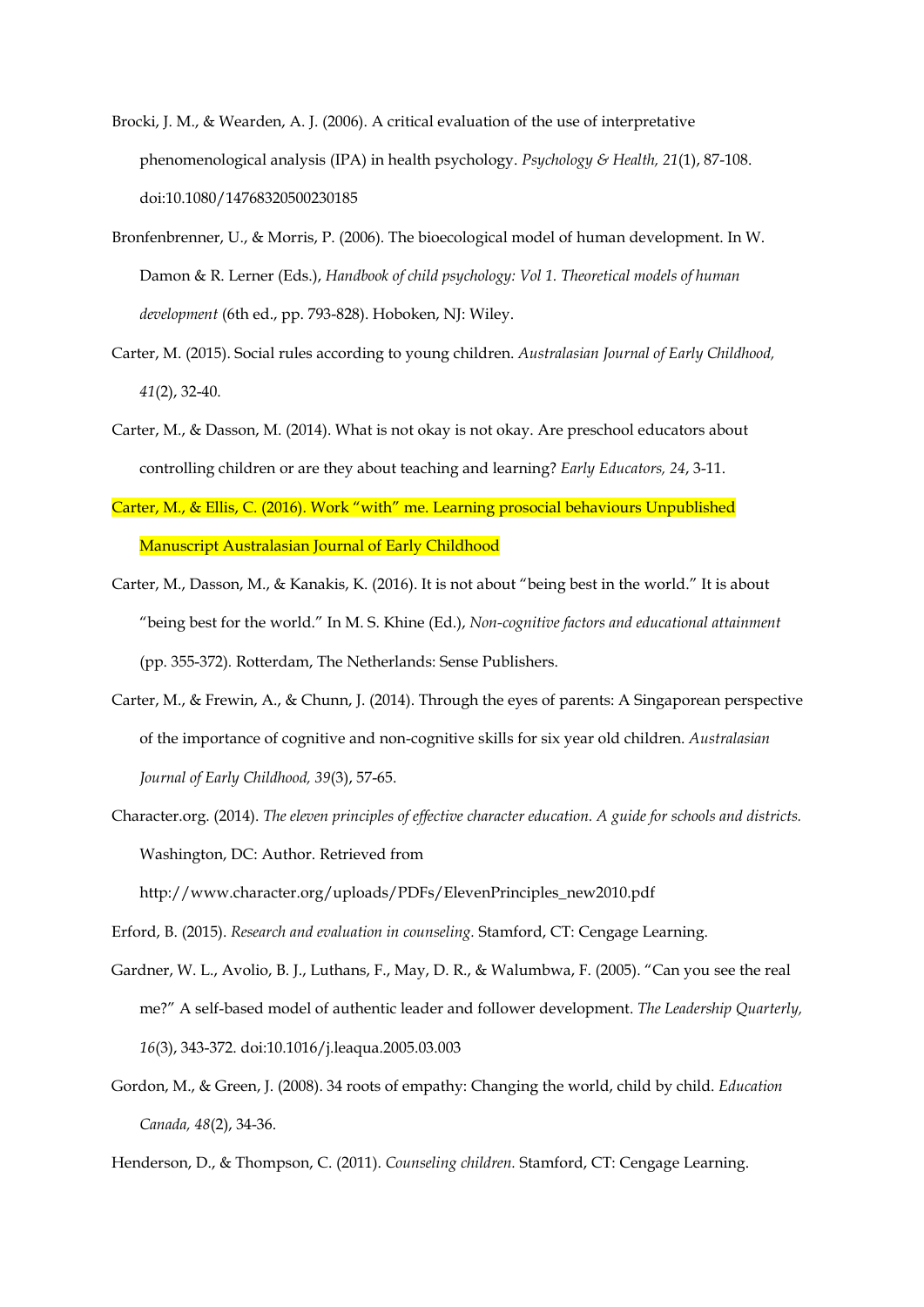Hester, J. (1995). *Bridges. Building relationships and resolving conflicts.* Chapel Hill, NC: New View.

- Hill, I. (2014). Internationally minded schools as cultural artefacts: Implications for school leadership. *Journal of Research in International Education, 13*(3), 175-189. doi:10.1177/1475240914556199
- Leithwood, K. (2010). Characteristics of school districts that are exceptionally effective in closing the achievement gap. *Leadership and Policy in Schools, 9*(3), 245-291. doi:10.1080/15700761003731500
- Lewis, S., Hays, B., & Robinson, E. (2011). Implementing an authentic character education curriculum. *Childhood Education, 87*(4), 227-231. doi:10.1080/00094056.2011.10523183
- Lickona, T. (1996). Eleven principles of effective character education. *Journal of Moral Education, 25*(1), 93-100. doi:10.1080/0305724960250110
- Lickona, T., Schaps, E., Lewis, C. (2007). *CEP's eleven principles of effective character education.* Character Education Partnership. Available from http://www.character.org/elevenprinciples
- Keat, H. W. (2011, September). *Opening address, Minister for Education.* Presented at the Ministry of Education (MOE) Work Plan Seminar, Ngee Ann Polytechnic Convention Centre, Singapore. Retrieved from http://www.moe.gov.sg/media/speeches/2011/09/22/work-plan-seminar-2011.php
- Kohn, A. (1996). *Beyond discipline: From compliance to community*. Alexandria, VA: ASCD.
- May, D. R., Chan, A. Y. L., Hodges, T. D., & Avolio, B. J. (2003). Developing the moral component of authentic leadership. *Organizational Dynamics, 32*(3), 247-260. doi:10.1016/S0090-2616(03)00032-9
- Minckler, C. H. (2014). School leadership that builds teacher social capital. *Educational Management Administration & Leadership, 42*(5), 657-679. doi:10.1177/1741143213510502
- Ministry of Education, Singapore. (2012a). *2014 syllabus character and citizenship education primary.* Singapore: Ministry of Education, Student Development Curriculum Division. Retrieved from http://www.moe.gov.sg/education/syllabuses/character-citizenship-education/files/2014 character-citizenship-education-eng.pdf
- Ministry of Education, Singapore. (2012b). *Nurturing early learners: A curriculum framework for kindergartens (revised 2012) guide for parents.* Singapore: Ministry of Education, Student Development Curriculum Division. Retrieved from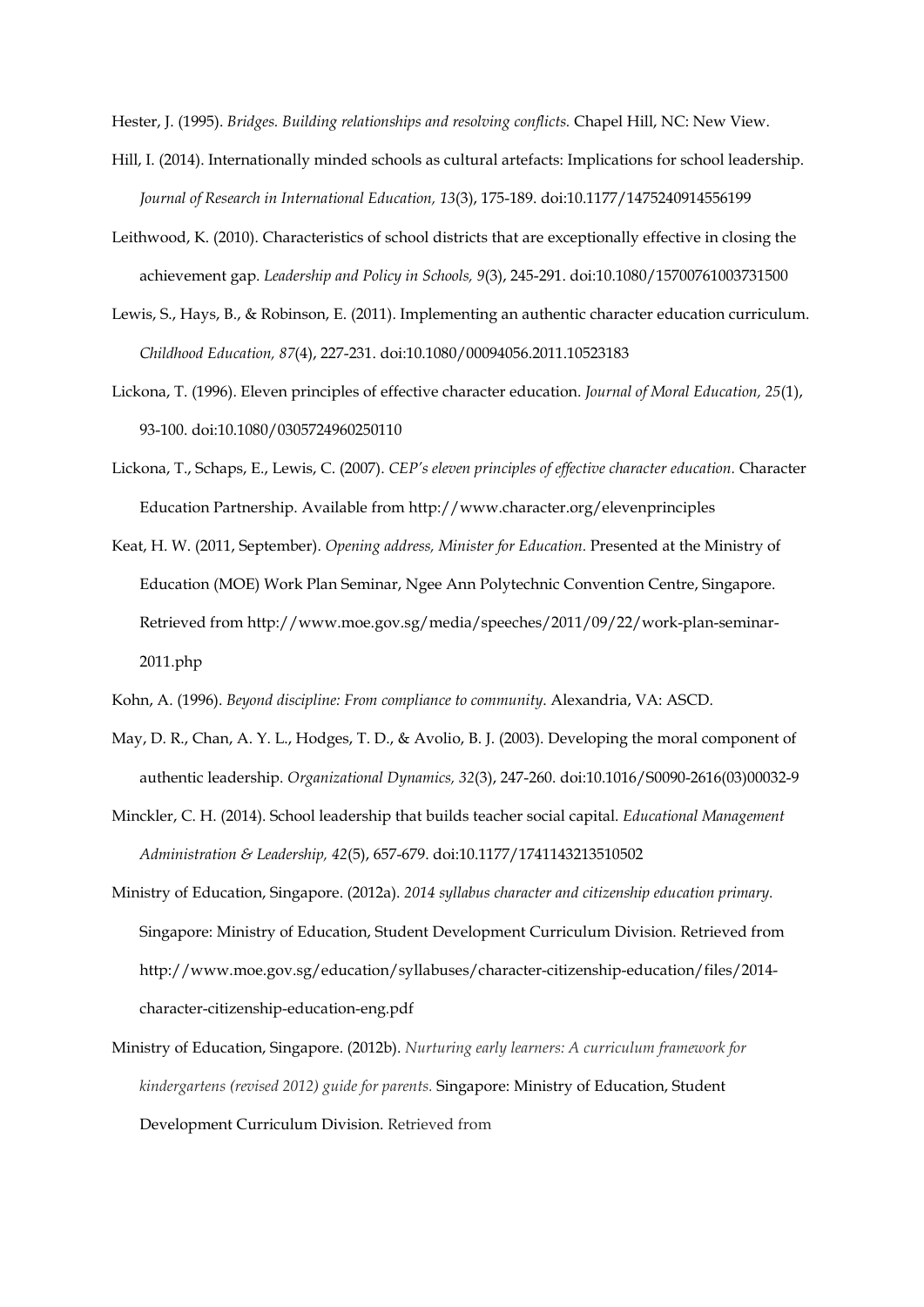http://www.moe.gov.sg/education/preschool/files/kindergarten-curriculum-frameworkguide-for-parents.pdf

Ministry of Education. (2013). *Nurturing early learners: A curriculum framework for kindergartens in Singapore. Educators' guide: Overview.* Singapore: Ministry of Education. Retrieved from http://www.moe.gov.sg/education/preschool/files/nel-edu-guide-overview.pdf

McArdle, W. J. (2002). *A Mindfields manual of behaviour.* Brisbane, Australia: PEOMO Productions.

- McArdle, W. J., & Carter, M. (2009). *A Mindfields manual for the helping profession. The art and science of authentic helpfulness.* Brisbane, Australia: PEOMO Productions.
- Papalia, D., & Martorell, G. (2015). *Experience human development* (13th ed.). New York, NY: McGraw Hill Education.
- Rosa, E. M., & Tudge, J. (2013). Urie Bronfenbrenner's theory of human development: Its evolution from ecology to bioecology. *Journal of Family Theory & Review, 5*(4), 243-258. doi:10.1111/jftr.12022

Sim, J. B., & Low, E. L. (2012). Character and citizenship education: Conversations between personal and societal values. *Asia Pacific Journal of Education, 32*(4), 381-394. doi:10.1080/02188791.2012.746214

- Shamir, B., & Eilam, G. (2005). "What's your story?" A life-stories approach to authentic leadership development. *The Leadership Quarterly, 16*(3), 395-417. doi:10.1016/j.leaqua.2005.03.005
- Sojourner, R. (2014). It's unanimous: Effective character education is not quick or superficial, and it begins with caring relationships. *Journal of Character Education, 10*(1), 69-75.
- Solvason, C. (2005). Investigating specialist school ethos or do you mean culture? *Educational Studies, 31*(1), 85-94. doi:10.1080/0305569042000310985
- Toh, K., Chia, Y., & Lua, J. (2012, August 28). Without extra lessons, our kids may lose out. *The Straits Times*, A7.
- Wilhelm, G., & Firmin, M. (2008). Character education: Christian education perspectives*. Journal of Research on Christian Education, 17*(2), 182-198. doi:10.1080/10656210802433384

*Yearbook of Statistics, Singapore.* (2015). Retrieved from

http://www.singstat.gov.sg/publications/publications-and-papers/reference/yearbook-ofstatistics-singapore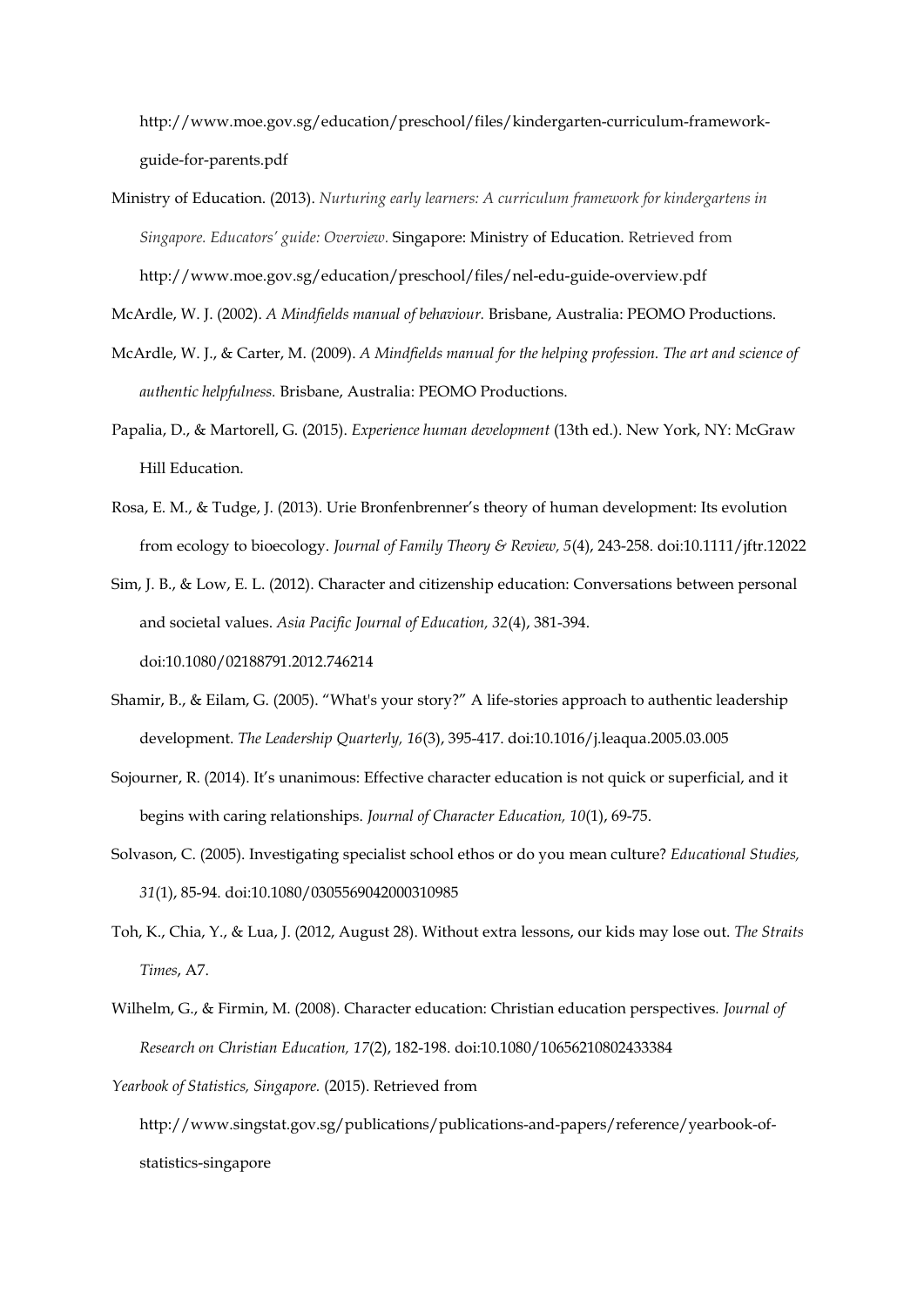Zhu, W., Riggio, R. E., Avolio, B. J., & Sosik, J. J. (2011). The effect of leadership on follower moral identity: Does transformational/transactional style make a difference? *Journal of Leadership & Organizational Studies, 18*(2), 150-163. doi:10.1177/1548051810396714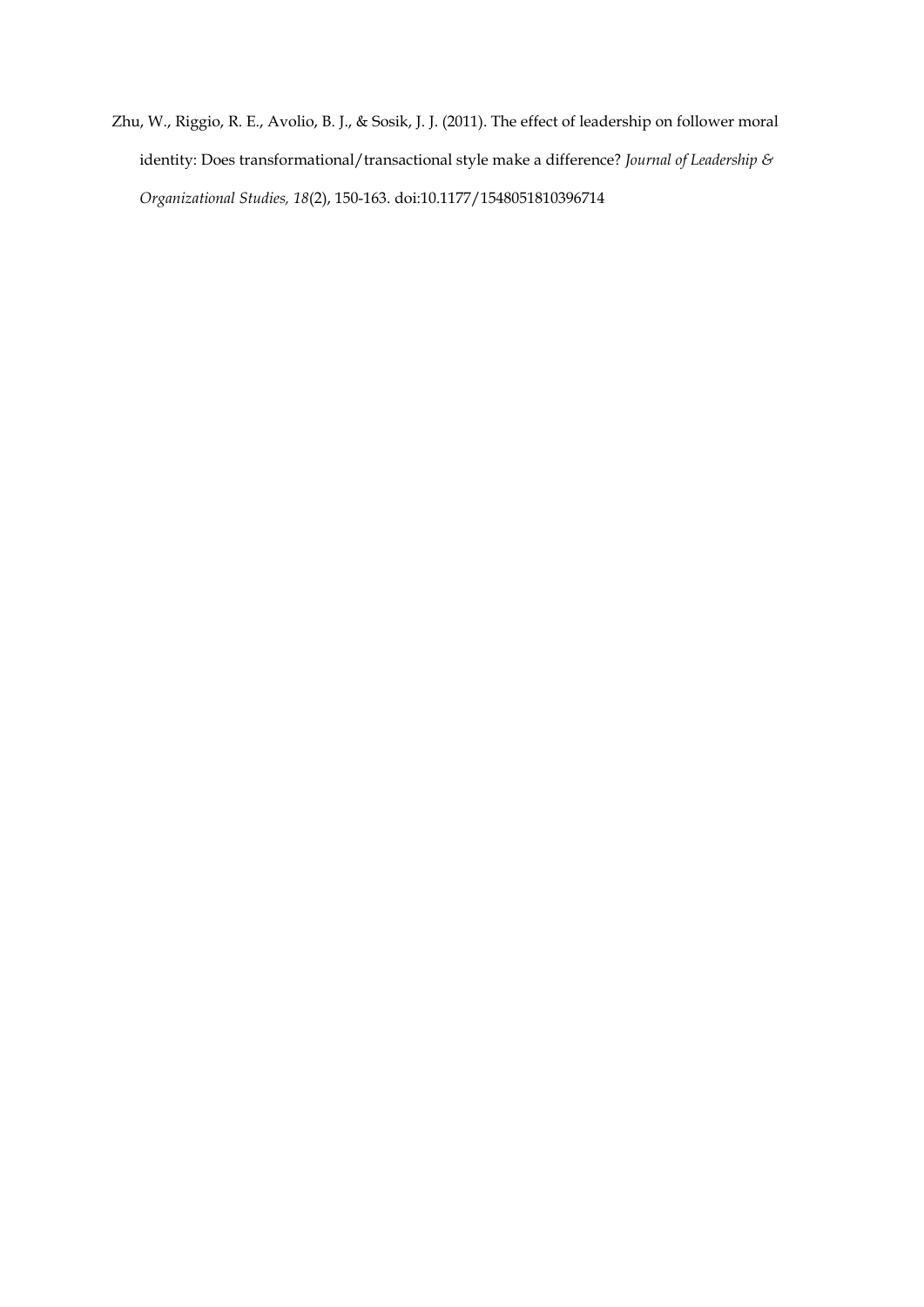

*Figure 1.* Urie Bronfenbrenner's Bioecological Model of Development Reprinted from Experience Human Development (13<sup>th</sup> ed.). (p. 33), by Papalia, D., & Martorell, G. 2015, New York, McGraw Hill Education©.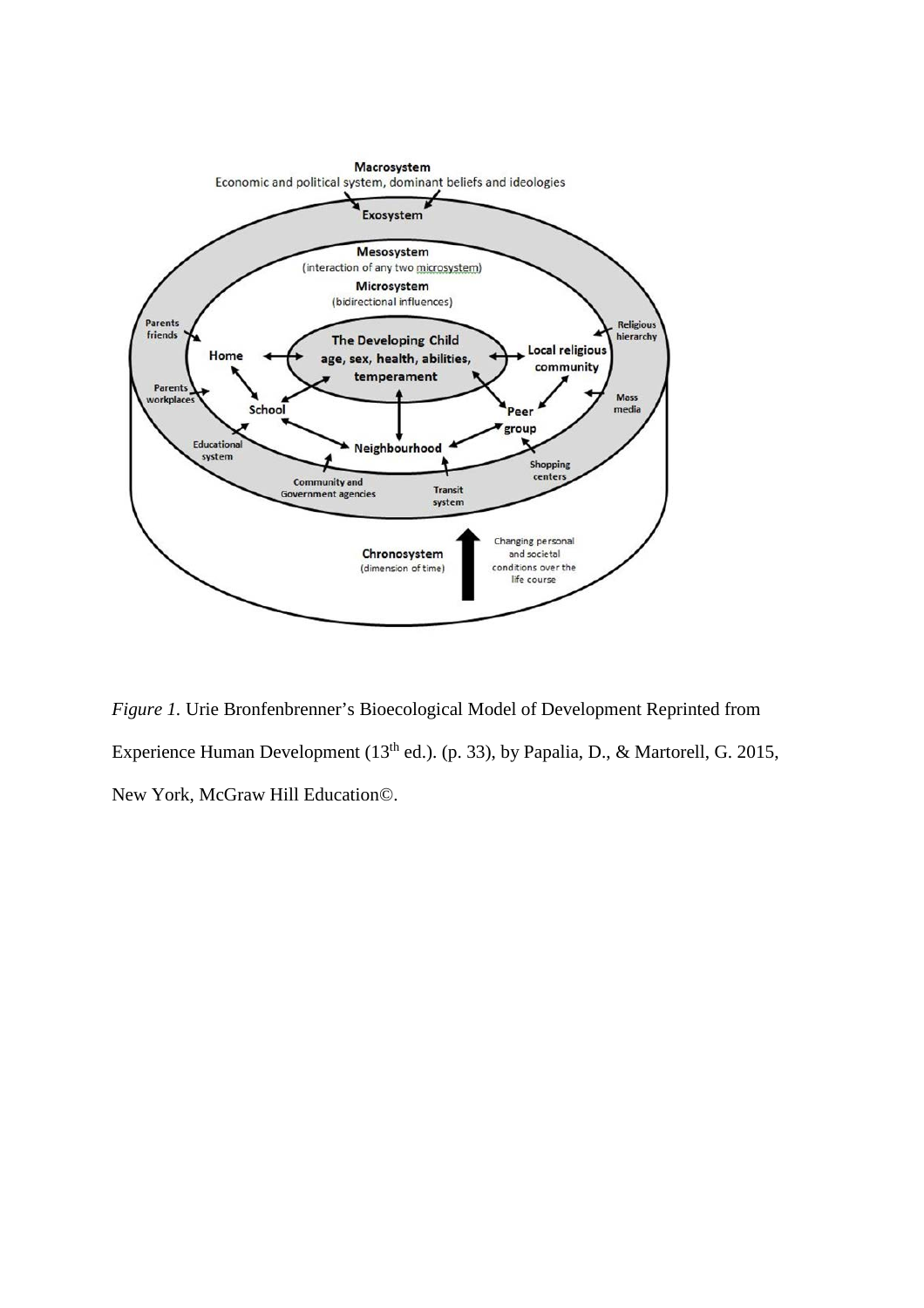

*Figure 2:* Five Questions of Empowerment (McArdle, 2002; McArdle & Carter, 2009)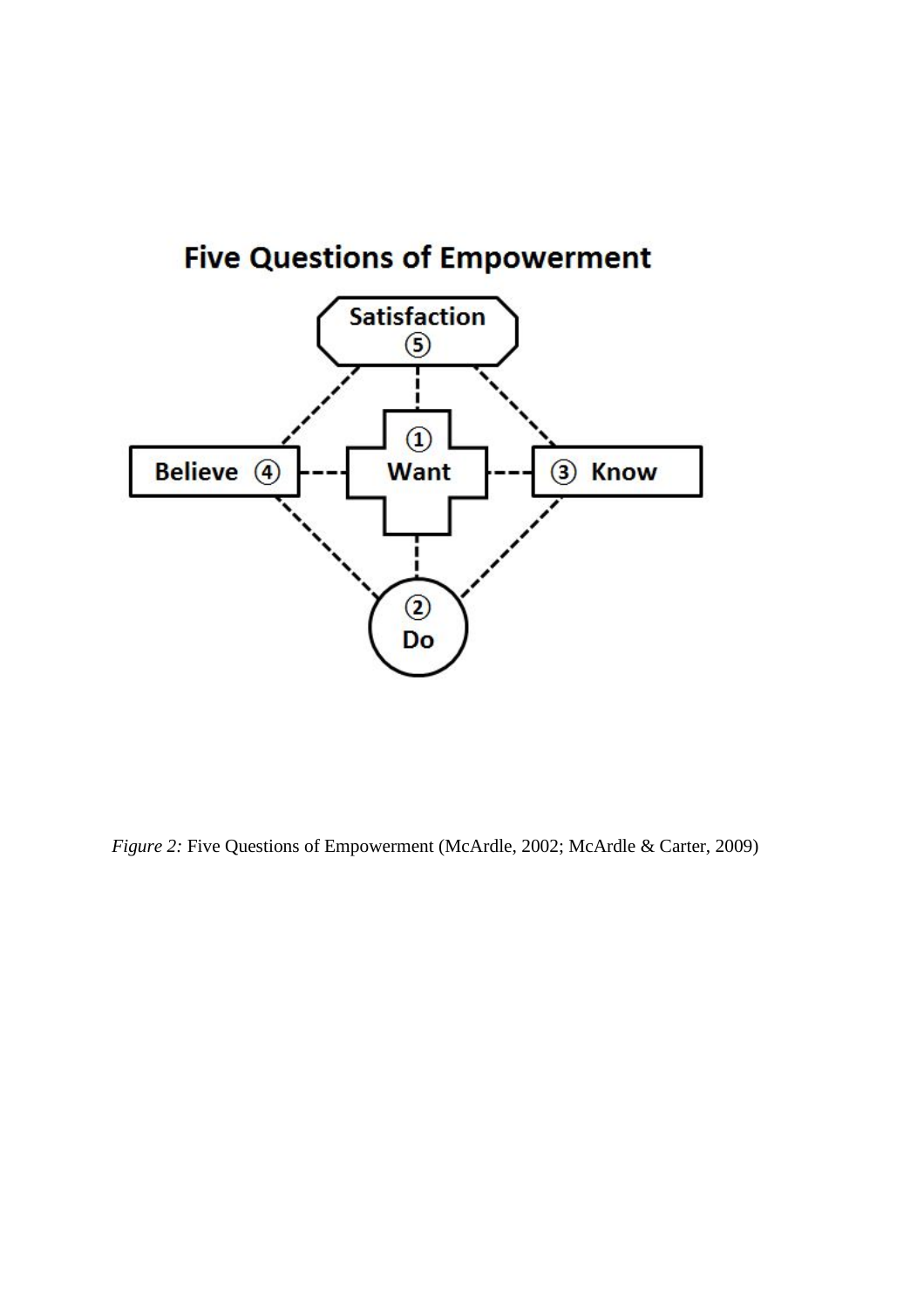

*Figure 3:* Behaviour Teaching Process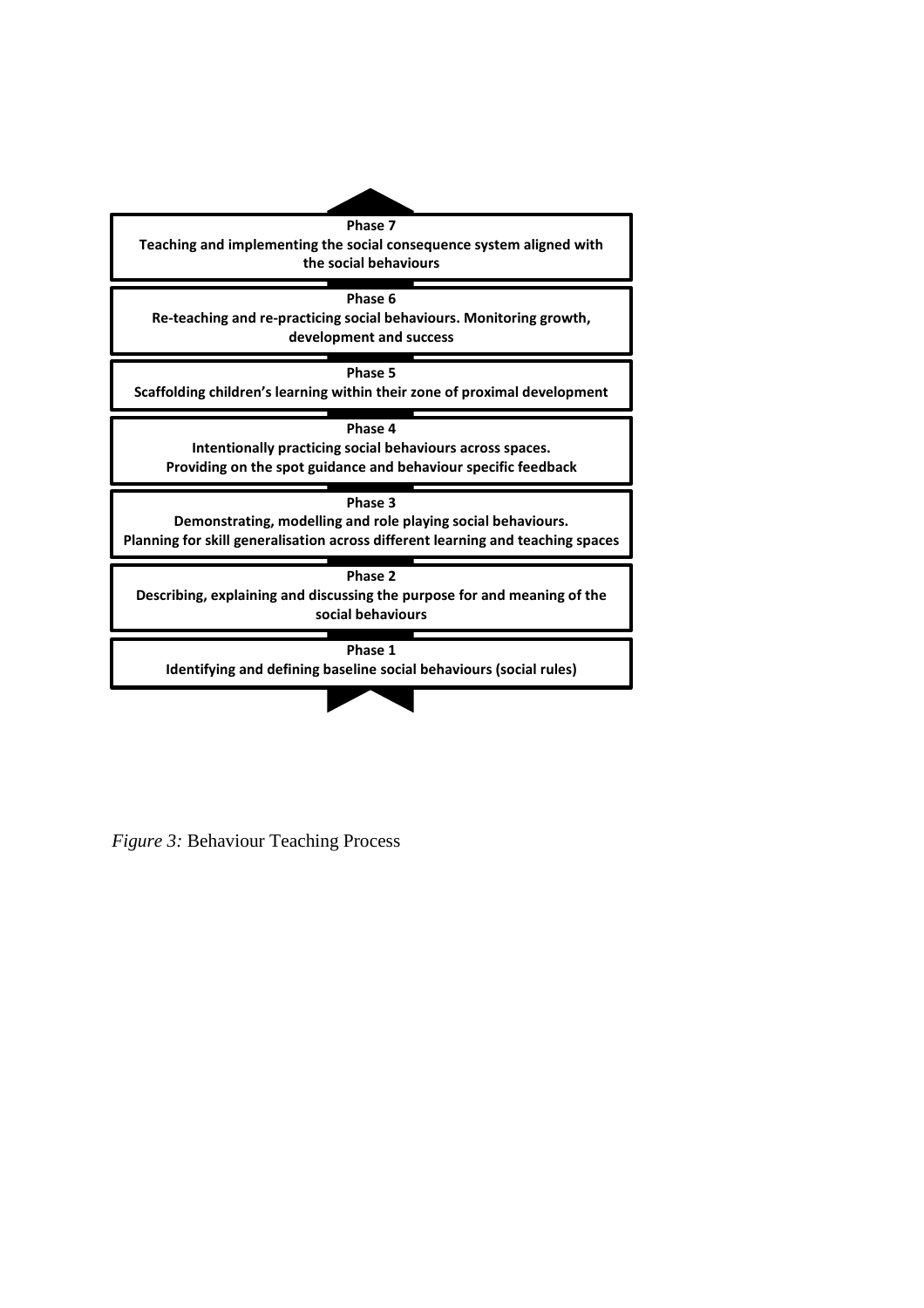# Table 1

# *Effective Principles of Character Education*

| 1.  | The principal promotes core values as the foundation of good character. These includes the    |  |
|-----|-----------------------------------------------------------------------------------------------|--|
|     | values of respect, compassion, appreciation, patience, inclusion, trust and cooperation.      |  |
|     | (Shared Vision/Values Alignment)                                                              |  |
| 2.  | "Character" include four component parts: thinking, doing, feeling and some physiological     |  |
|     | reaction, such as a rapid heartbeat. (Empowerment)                                            |  |
| 3.  | The principal endorses a comprehensive, intentional, and proactive approach to character      |  |
|     | development. This results in a sense of purpose with clear expectations. (Shared              |  |
|     | Vision/Values Alignment)                                                                      |  |
| 4.  | The principal promotes a thoughtful and compassionate school community. (Shared               |  |
|     | Vision/Values Alignment)                                                                      |  |
| 5.  | The principal provides educators, students and families with opportunities for moral action.  |  |
|     | (Empowerment)                                                                                 |  |
| 6.  | The principal offers a curriculum that respects all learners, develops their character, and   |  |
|     | sets them up for succeed. (Shared Vision/Values Alignment)                                    |  |
| 7.  | The principal strives to foster educators' and students' self-motivation, building a sense of |  |
|     | competence. (Empowerment)                                                                     |  |
| 8.  | The principal leads an ethical learning community sharing responsibility for character        |  |
|     | education, following the same core values that guide the education of students. (Shared       |  |
|     | Vision/Values Alignment)                                                                      |  |
| 9.  | The principal fosters shared leadership and is supportive of the character education          |  |
|     | initiatives. (Empowerment; Shared Vision/Values Alignment)                                    |  |
| 10. | The principal engages families and community members as partners in the character-            |  |
|     | building effort. (Shared Vision/Values Alignment)                                             |  |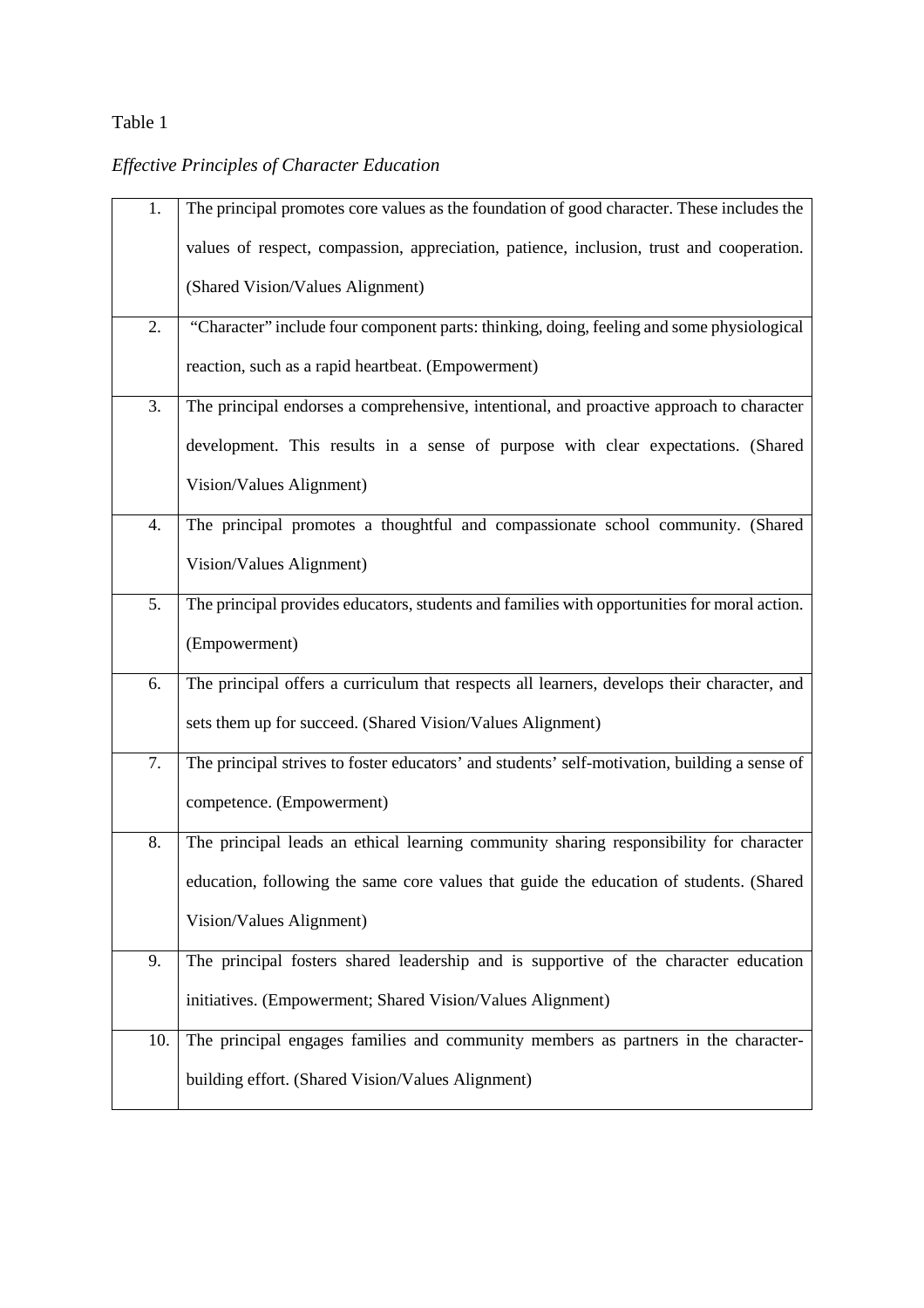| 11. Consistently the principal monitors and evaluates the school's culture, the functioning of |
|------------------------------------------------------------------------------------------------|
| its staff as character educators, and the extent to which educators and students manifest      |
| good character.                                                                                |

Reference: Adapted from Character.org (2014), pp. 2 - 23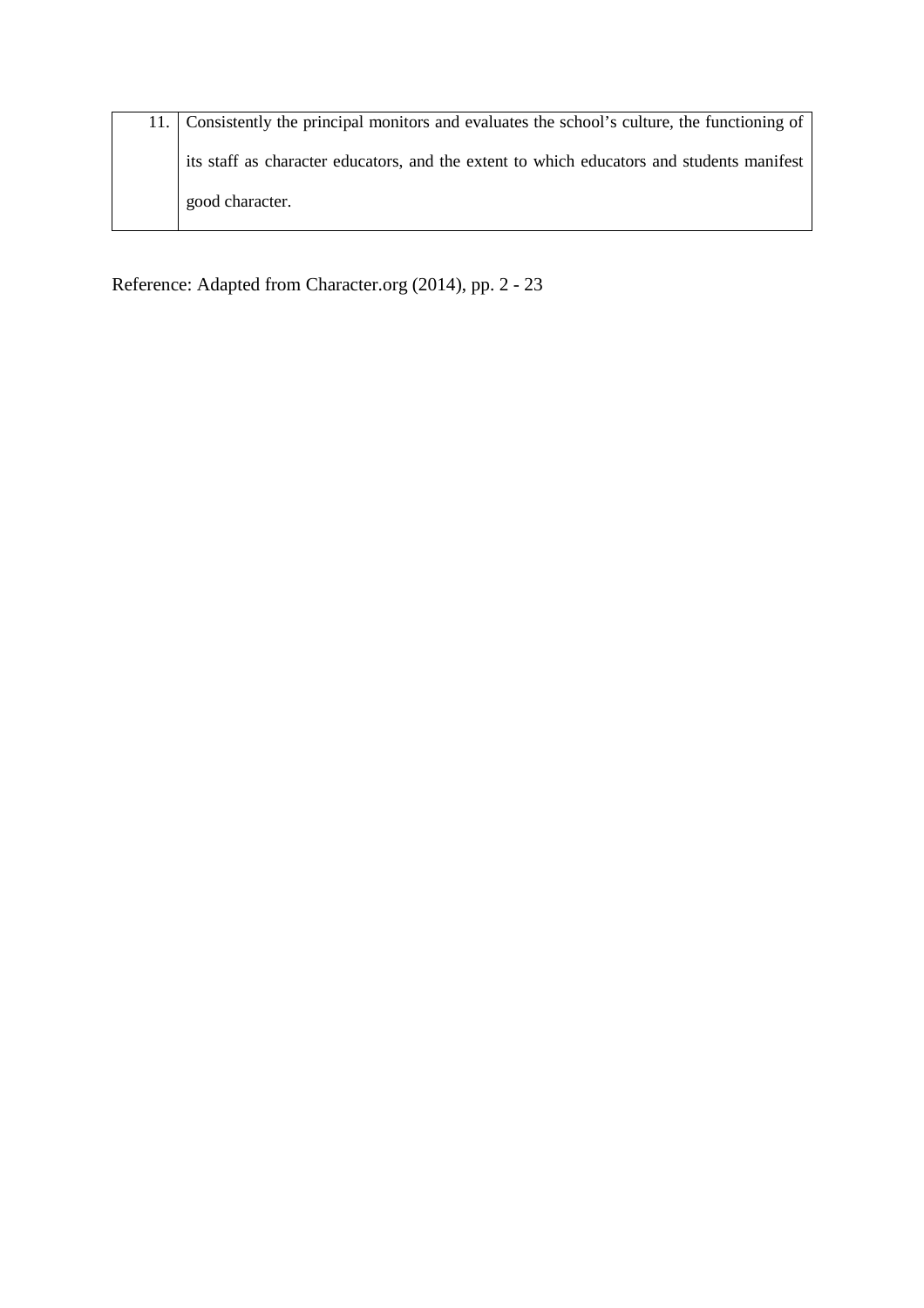Table 2

*Speaking Respectfully*

| <b>Speaking Respectfully: Doing</b> | <b>Speaking Respectfully: Not Doing</b> |  |
|-------------------------------------|-----------------------------------------|--|
| Looks like / Sounds like            | Looks like / Sounds like                |  |
| Talking                             | <b>Screaming</b>                        |  |
| Polite language                     | Rude language                           |  |
| Compliments                         | Put downs                               |  |
| Non-Blame talk                      | <b>Blame</b> talk                       |  |
| Calm tome                           | Aggressive tone                         |  |
| <i>Nodding</i>                      | Interrupting                            |  |
| Focusing                            | <i>Ignoring</i>                         |  |
| Listening to understand             | Listening to be understood              |  |
| Taking turns to talk                | Talking over others                     |  |
| Open body language                  | Closed body language                    |  |